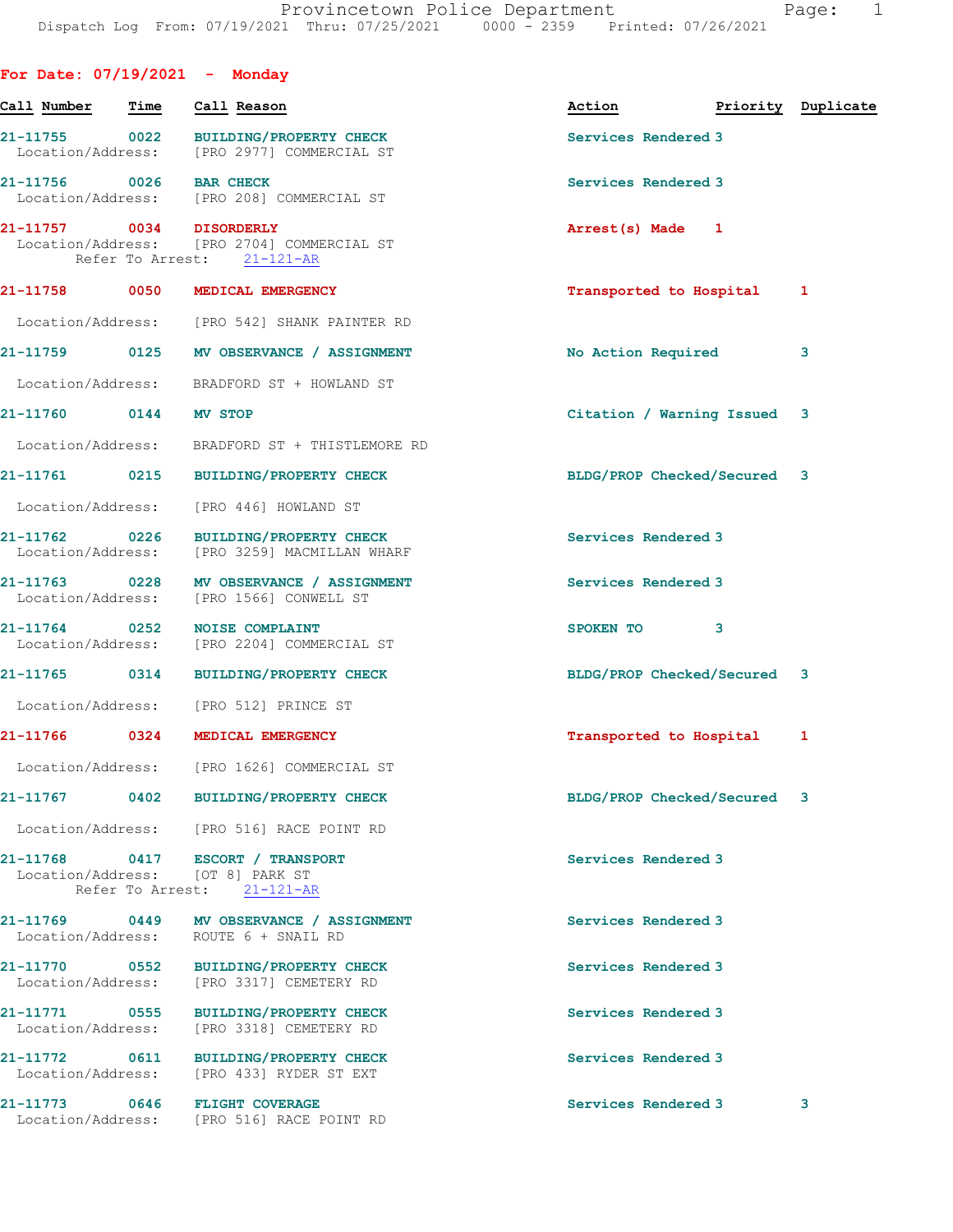|                                    | Provincetown Police Department<br>Dispatch Log From: 07/19/2021 Thru: 07/25/2021 0000 - 2359 Printed: 07/26/2021 |                           | Page: | 2 |
|------------------------------------|------------------------------------------------------------------------------------------------------------------|---------------------------|-------|---|
|                                    | 21-11774 0650 MEDICAL EMERGENCY                                                                                  | Transported to Hospital 1 |       |   |
|                                    | Location/Address: [PRO 3431] COMMERCIAL ST                                                                       |                           |       |   |
|                                    | 21-11777 0729 SERVICE CALL - POLICE<br>Location/Address: [PRO 2114] WASHINGTON AVE<br>Refer To Arrest: 21-121-AR | Services Rendered 3       |       |   |
| 21-11779 0826 LOST PROPERTY        | Location/Address: [PRO 542] SHANK PAINTER RD                                                                     | Services Rendered 3       |       |   |
|                                    | 21-11780 0848 SUSPICIOUS ACTIVITY<br>Location/Address: [PRO 2492] WINSLOW ST                                     | Services Rendered 2       |       |   |
|                                    | 21-11781 0850 SERVICE CALL - POLICE<br>Location/Address: [PRO 488] MAYFLOWER ST                                  | Services Rendered 3       |       |   |
| 21-11782 0855 ALARM - FIRE         | Location/Address: [PRO 3634] COMMERCIAL ST                                                                       | Services Rendered 1       |       |   |
|                                    | 21-11783 0856 ESCORT / TRANSPORT                                                                                 | Transferred Custody       | 3     |   |
|                                    | Location/Address: [PRO 542] SHANK PAINTER RD<br>Refer To Arrest: 21-112-AR                                       |                           |       |   |
|                                    | 21-11784 0910 PARKING COMPLAINT<br>Location/Address: [PRO 3335] COMMERCIAL ST                                    | Services Rendered 3       |       |   |
| 21-11785 0913 MV COLLISION         | Location/Address: NICKERSON ST + COMMERCIAL ST<br>Refer To Accident: 21-41-AC                                    | Vehicle Towed 1           |       |   |
|                                    | 21-11786 0913 MEDICAL EMERGENCY                                                                                  | Transported to Hospital 1 |       |   |
|                                    | Location/Address: [PRO 440] HARRY KEMP WAY                                                                       |                           |       |   |
|                                    | 21-11788 1028 PARKING COMPLAINT<br>Location/Address: [PRO 3805] PEARL ST                                         | Services Rendered 3       |       |   |
|                                    | 21-11789 1035 ESCORT / TRANSPORT<br>Location/Address: [PRO 1645] HARRY KEMP WAY                                  | Services Rendered 3       |       |   |
| 21-11790 1054<br>Location/Address: | SERVICE CALL - POLICE<br>[PRO 2512] JEROME SMITH RD                                                              | Services Rendered 3       |       |   |
|                                    | 21-11791 1107 SUSPICIOUS ACTIVITY<br>Location/Address: [PRO 516] RACE POINT RD                                   | Services Rendered 2       |       |   |
| 21-11792 1111<br>Location/Address: | <b>PARKING COMPLAINT</b><br>[PRO 526] RYDER ST EXT                                                               | Services Rendered 3       |       |   |
| 21-11793 1301 911 - GENERAL        | Location/Address: [PRO 1913] COMMERCIAL ST                                                                       | Services Rendered 1       |       |   |
| 21-11795 1401 MV COLLISION         | Location/Address: [PRO 242] COMMERCIAL ST<br>Refer To Accident: 21-42-AC                                         | Services Rendered 1       |       |   |
| 21-11796 1418 FOLLOW UP            | Location/Address: [PRO 2543] MACMILLAN WHARF<br>Refer To Arrest: 21-119-AR                                       | <b>FOLLOW UP</b><br>2     |       |   |
| 21-11797 1437                      | <b>ASSAULT</b><br>Location/Address: [PRO 3296] SHANK PAINTER RD                                                  | Services Rendered 1       |       |   |
| 21-11798 1444 LOST PROPERTY        | Location/Address: [PRO 542] SHANK PAINTER RD                                                                     | Services Rendered 3       |       |   |

21-11799 1505 MEDICAL EMERGENCY 1 21-11799 1505 1505 1506

Location/Address: [PRO 440] HARRY KEMP WAY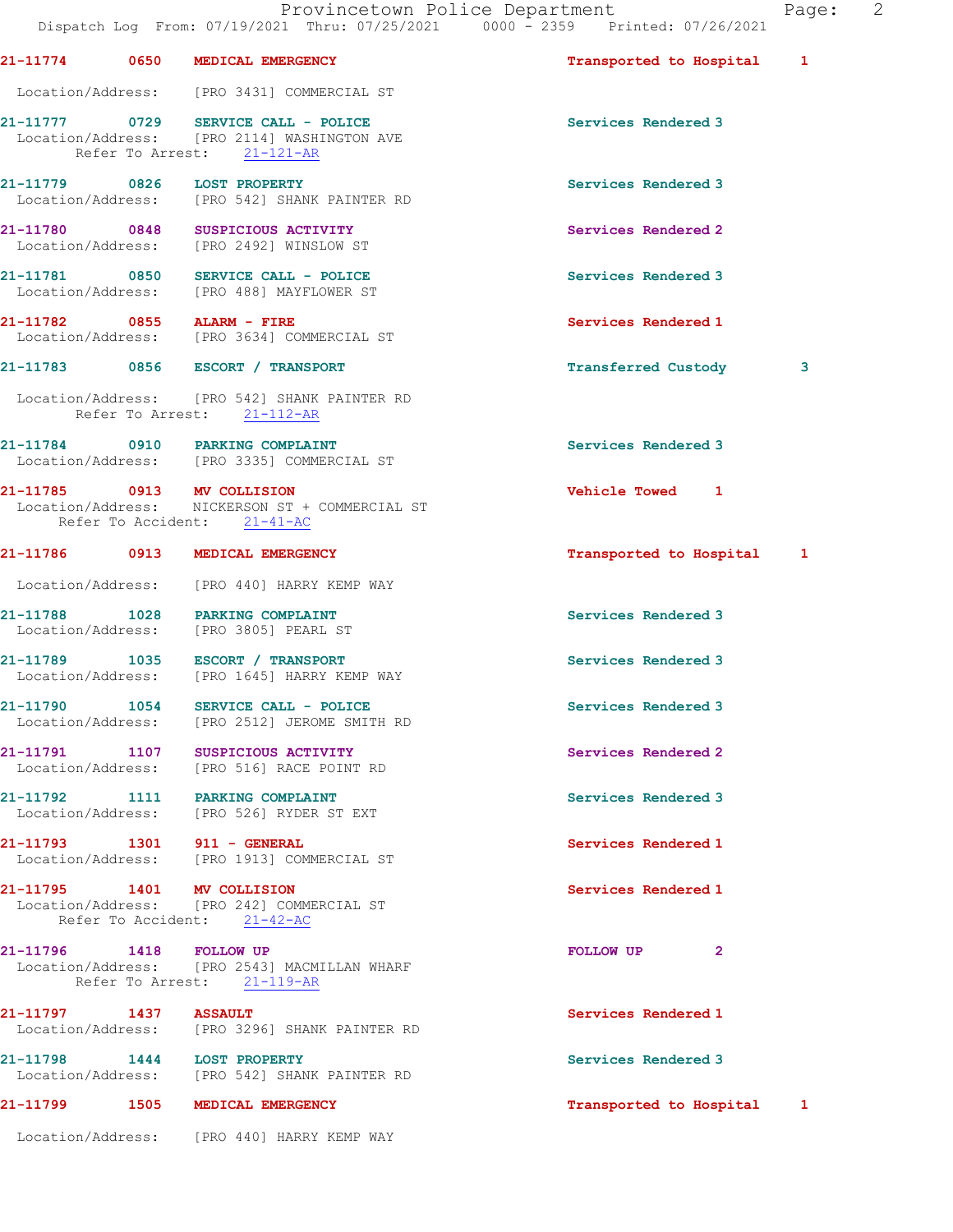Dispatch Log From: 07/19/2021 Thru: 07/25/2021 0000 - 2359 Printed: 07/26/2021 21-11800 1531 ALARM - GENERAL Referred to Other Agency 1 Location/Address: [PRO 516] RACE POINT RD 21-11802 1556 MEDICAL EMERGENCY **120 CONTRACT 121-11802** 1556 MEDICAL EMERGENCY Location/Address: [PRO 106] COMMERCIAL ST 21-11803 1617 FOLLOW UP Services Rendered 2 Location/Address: [PRO 542] SHANK PAINTER RD 21-11804 1624 ALARM - GENERAL 100 CONSUMING REAL RAISE ALARM 1<br>
Location/Address: [PRO 3296] SHANK PAINTER RD [PRO 3296] SHANK PAINTER RD 21-11805 1649 FOLLOW UP Services Rendered 2 Location/Address: [PRO 204] COMMERCIAL ST 21-11806 1824 911 - GENERAL Services Rendered 1 Location/Address: [PRO 2490] PROVINCELANDS RD 21-11807 1832 ALARM - GENERAL Referred to Other Agency 1 Location/Address: [PRO 3703] ROUTE 6 21-11808 1910 LOST PROPERTY<br>
Location/Address: [PRO 440] HARRY KEMP WAY **Services Rendered 3** [PRO 440] HARRY KEMP WAY 21-11809 1936 MV OBSERVANCE / ASSIGNMENT Services Rendered 3 Location/Address: ROUTE 6 + MAYFLOWER AVE 21-11810 2007 BUILDING/PROPERTY CHECK BLDG/PROP Checked/Secured 3 Location/Address: [PRO 3292] COMMERCIAL ST 21-11812 2036 MEDICAL EMERGENCY PATIENT REFUSAL 1 Location/Address: [PRO 433] RYDER ST EXT 21-11814 2056 BUILDING/PROPERTY CHECK BLDG/PROP Checked/Secured 3 Location/Address: [PRO 182] COMMERCIAL ST 21-11816 2101 DISTURBANCE - FIGHT / ARGUMENT Services Rendered 1 Location/Address: [PRO 413] CONWELL ST 21-11817 2113 911 - GENERAL **Services Rendered 1**  Location/Address: [PRO 269] COMMERCIAL ST 21-11823 2130 BUILDING/PROPERTY CHECK BLDG/PROP Checked/Secured 3 Location/Address: [PRO 539] SHANK PAINTER RD 21-11820 2213 BUILDING/PROPERTY CHECK BLDG/PROP Checked/Secured 3 Location/Address: [PRO 175] COMMERCIAL ST 21-11821 2247 MEDICAL EMERGENCY PATIENT REFUSAL 1 Location/Address: [PRO 3222] ALDEN ST 21-11822 2252 BUILDING/PROPERTY CHECK BLDG/PROP Checked/Secured 3 Location/Address: [PRO 530] SHANK PAINTER RD 21-11824 2345 BUILDING/PROPERTY CHECK BLDG/PROP Checked/Secured 3 Location/Address: [PRO 1780] JOHNSON ST 21-11826 2353 BUILDING/PROPERTY CHECK BLDG/PROP Checked/Secured 3 Location/Address: [PRO 105] COMMERCIAL ST

21-11827 2356 BUILDING/PROPERTY CHECK Services Rendered 3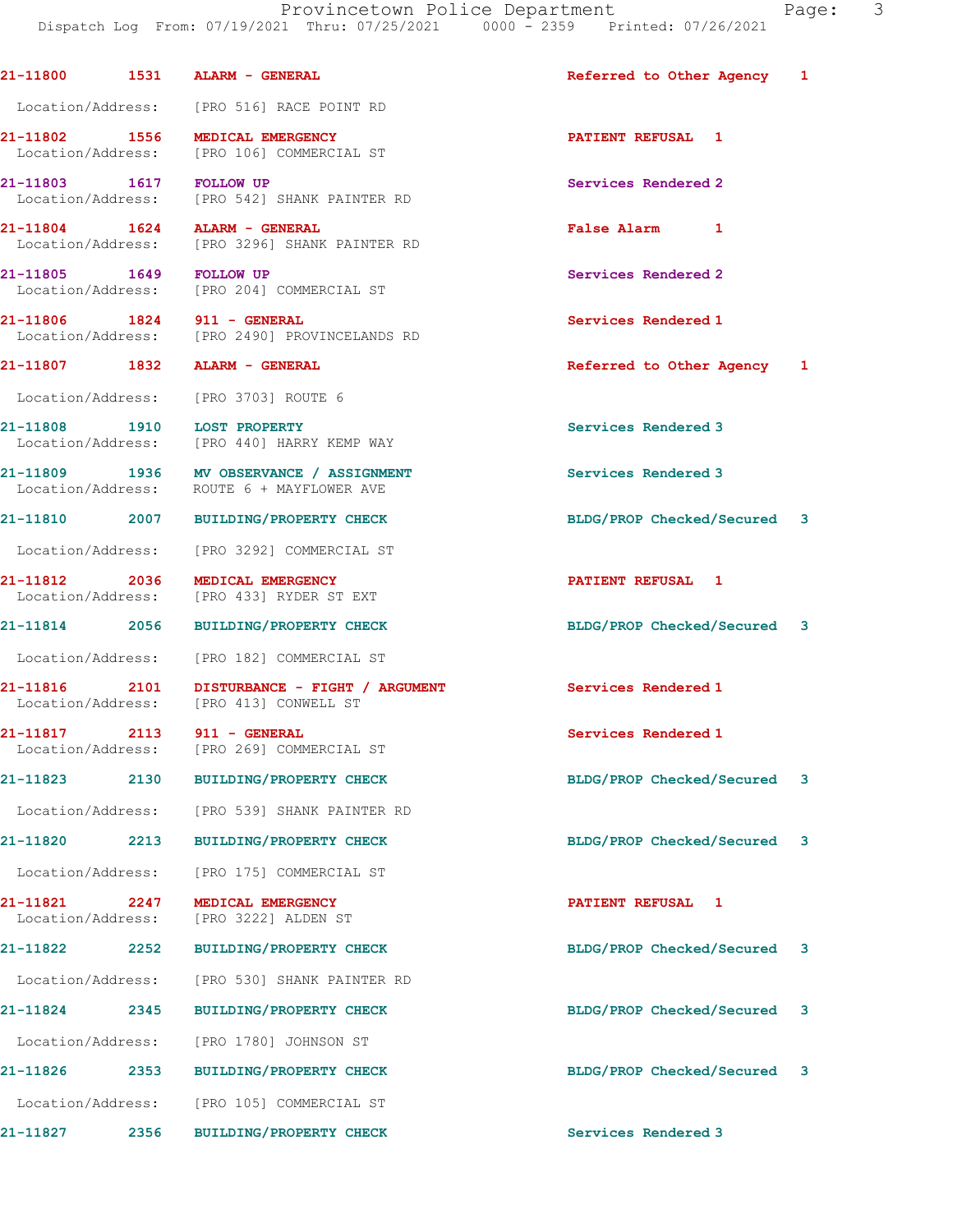Location/Address: [PRO 106] COMMERCIAL ST

## For Date: 07/20/2021 - Tuesday

|                               |      | 21-11828 0004 BUILDING/PROPERTY CHECK                                                     | BLDG/PROP Checked/Secured 3 |    |
|-------------------------------|------|-------------------------------------------------------------------------------------------|-----------------------------|----|
|                               |      | Location/Address: [PRO 99] COMMERCIAL ST                                                  |                             |    |
|                               |      | 21-11830 0034 MV OBSERVANCE / ASSIGNMENT<br>Location/Address: HARRY KEMP WAY + CONWELL ST | Services Rendered 3         |    |
| 21-11831 0051 MV STOP         |      | Location/Address: [PRO 2513] ROUTE 6                                                      | <b>VERBAL WARNING 3</b>     |    |
|                               |      | 21-11832 0056 BUILDING/PROPERTY CHECK<br>Location/Address: [PRO 3259] MACMILLAN WHARF     | Services Rendered 3         |    |
|                               |      | 21-11834 0122 BUILDING/PROPERTY CHECK                                                     | BLDG/PROP Checked/Secured 3 |    |
|                               |      | Location/Address: [PRO 3256] COMMERCIAL ST                                                |                             |    |
| 21-11835 0124                 |      | <b>BUILDING/PROPERTY CHECK</b>                                                            | BLDG/PROP Checked/Secured 3 |    |
|                               |      | Location/Address: [PRO 440] HARRY KEMP WAY                                                |                             |    |
|                               |      | 21-11837 0152 MV OBSERVANCE / ASSIGNMENT<br>Location/Address: BRADFORD ST + RYDER ST      | Services Rendered 3         |    |
|                               |      | 21-11838 0411 MV OBSERVANCE / ASSIGNMENT<br>Location/Address: ROUTE 6 + SNAIL RD          | Services Rendered 3         |    |
| 21-11839 0420                 |      | BUILDING/PROPERTY CHECK<br>Location/Address: [PRO 3430] COMMERCIAL ST                     | Services Rendered 3         |    |
| 21-11840 0434                 |      | <b>BUILDING/PROPERTY CHECK</b><br>Location/Address: [PRO 2977] COMMERCIAL ST              | Services Rendered 3         |    |
|                               |      | 21-11841 0509 MV OBSERVANCE / ASSIGNMENT<br>Location/Address: RACE POINT RD + STABLE PATH | Services Rendered 3         |    |
| Location/Address:             |      | 21-11842 0511 BUILDING/PROPERTY CHECK<br>[PRO 2540] RACE POINT RD                         | Services Rendered 3         |    |
| 21-11843 0516                 |      | BUILDING/PROPERTY CHECK<br>Location/Address: [PRO 2499] RACE POINT RD                     | Services Rendered 3         |    |
|                               |      | 21-11845 0622 SERVICE CALL - POLICE<br>Location/Address: [PRO 516] RACE POINT RD          | Services Rendered 3         | 4  |
| 21-11846<br>Location/Address: | 0628 | MV OBSERVANCE / ASSIGNMENT<br>[PRO 3440] ROUTE 6                                          | Services Rendered 3         |    |
| 21-11847<br>Location/Address: | 0804 | <b>LOST PROPERTY</b><br>[PRO 542] SHANK PAINTER RD                                        | Services Rendered 3         |    |
| 21-11848                      | 0807 | <b>BUILDING/PROPERTY CHECK</b>                                                            | BLDG/PROP Checked/Secured   | 3  |
| Location/Address:             |      | [PRO 3259] MACMILLAN WHARF                                                                |                             |    |
| 21-11850                      | 0823 | <b>BUILDING/PROPERTY CHECK</b>                                                            | BLDG/PROP Checked/Secured   | -3 |
| Location/Address:             |      | [PRO 2540] RACE POINT RD                                                                  |                             |    |
| 21-11851                      | 0826 | <b>ANIMAL CALL</b>                                                                        | Referred to Other Agency    | 2  |
|                               |      | Location/Address: [PRO 498] NICKERSON ST                                                  |                             |    |
| 21-11854<br>Location/Address: | 1009 | <b>VANDALISM</b><br>[PRO 3222] ALDEN ST                                                   | Services Rendered 3         |    |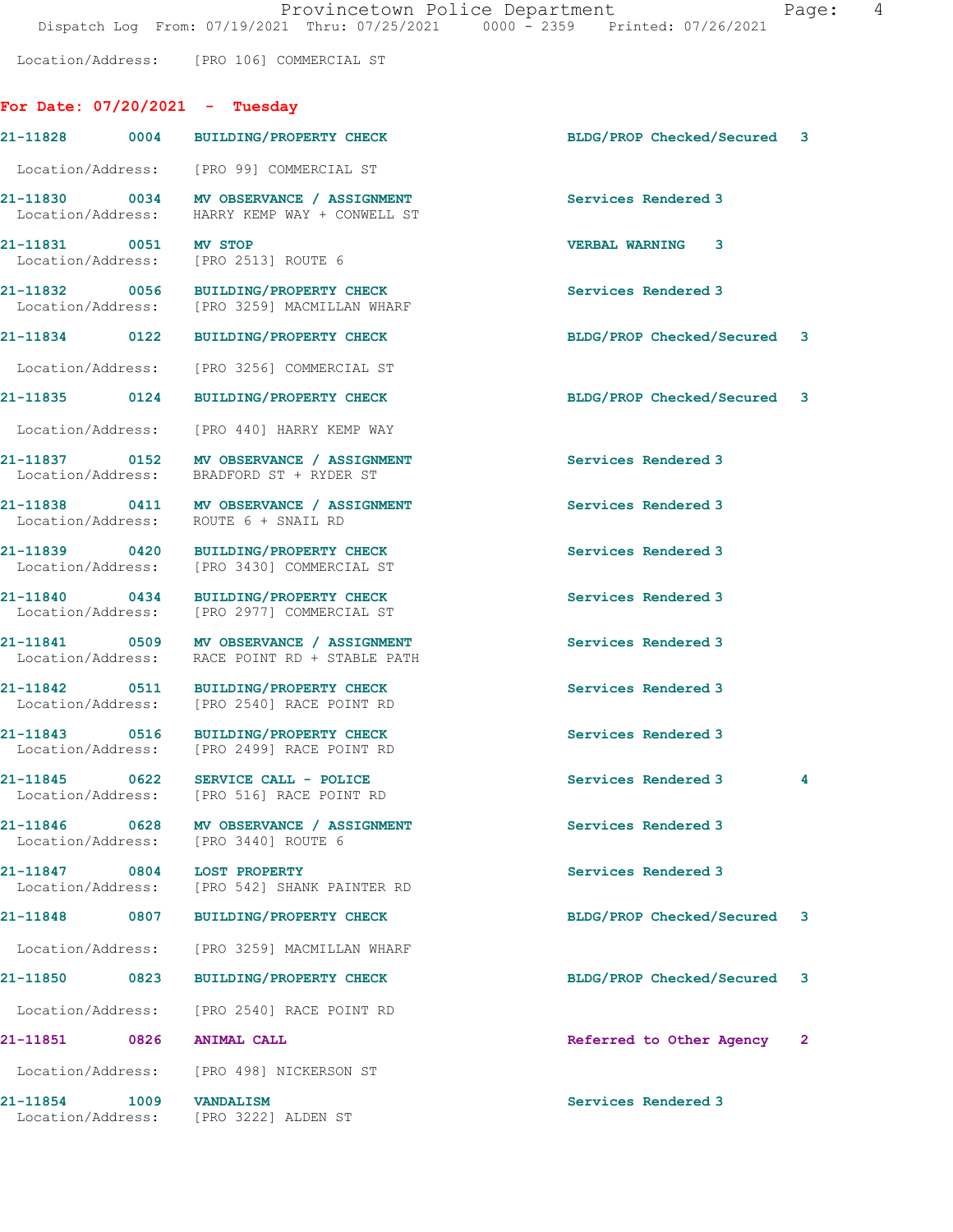|                        | 21-11855 1038 MEDICAL EMERGENCY                                                                     | Transported to Hospital 1   |  |
|------------------------|-----------------------------------------------------------------------------------------------------|-----------------------------|--|
|                        | Location/Address: [PRO 3222] ALDEN ST                                                               |                             |  |
|                        | 21-11858 1143 BUILDING/PROPERTY CHECK<br>Location/Address: [PRO 2483] COMMERCIAL ST                 | Services Rendered 3         |  |
|                        | 21-11859 1155 MV OBSERVANCE / ASSIGNMENT<br>Location/Address: JEROME SMITH RD + SHANK PAINTER RD    | Services Rendered 3         |  |
|                        | 21-11861 1210 PARKING COMPLAINT<br>Location/Address: [PRO 419] COTTAGE ST                           | Services Rendered 3         |  |
|                        | 21-11860 1211 MV OBSERVANCE / ASSIGNMENT<br>Location/Address: ROUTE 6 + SNAIL RD                    | Services Rendered 3         |  |
|                        | 21-11862 1235 BUILDING/PROPERTY CHECK                                                               | BLDG/PROP Checked/Secured 3 |  |
|                        | Location/Address: [PRO 2483] COMMERCIAL ST                                                          |                             |  |
| 21-11863 1236 MV STOP  | Location/Address: [PRO 2513] ROUTE 6                                                                | <b>VERBAL WARNING 3</b>     |  |
|                        | 21-11864 1245 LOST PROPERTY<br>Location/Address: [PRO 542] SHANK PAINTER RD                         | Services Rendered 3         |  |
|                        | 21-11865 1300 ASSIST CITIZEN<br>Location/Address: [PRO 1732] BAYBERRY AVE                           | Services Rendered 3         |  |
|                        | 21-11867 1418 MV OBSERVANCE / ASSIGNMENT<br>Location/Address: ROUTE 6 + PROVINCELANDS RD            | Services Rendered 3         |  |
| 21-11868 1427 TRESPASS | Location/Address: [PRO 1643] HARRY KEMP WAY                                                         | Could Not Locate 2          |  |
|                        | 21-11869 1431 ALARM - GENERAL                                                                       | Referred to Other Agency 1  |  |
|                        | Location/Address: RYDER ST + COMMERCIAL ST                                                          |                             |  |
| 21-11870 1439 MV STOP  |                                                                                                     | Citation / Warning Issued 3 |  |
|                        | Location/Address: NELSON AVE + RACE POINT RD                                                        |                             |  |
|                        | 21-11871 1518 MV COLLISION<br>Location/Address: [PRO 2977] COMMERCIAL ST                            | Services Rendered 1         |  |
|                        | 21-11873 1645 MV OBSERVANCE / ASSIGNMENT<br>Location/Address: ROUTE 6 + SNAIL RD                    | Services Rendered 3         |  |
|                        | 21-11874 1647 BUILDING/PROPERTY CHECK                                                               | BLDG/PROP Checked/Secured 3 |  |
|                        | Location/Address: [PRO 519] RACE POINT RD                                                           |                             |  |
|                        | 21-11875 1701 MV COMPLAINT<br>Location/Address: COOK ST + BRADFORD ST<br>Refer To Arrest: 21-122-AR | Arrest(s) Made 2            |  |
|                        | 21-11877 1813 MEDICAL EMERGENCY<br>Location/Address: [PRO 382] COMMERCIAL ST                        | <b>PATIENT REFUSAL 1</b>    |  |
|                        | 21-11878 1842 LOST PROPERTY<br>Location/Address: [PRO 542] SHANK PAINTER RD                         | Services Rendered 3         |  |
|                        | 21-11880 2119 911 - GENERAL<br>Location/Address: [PRO 253] COMMERCIAL ST                            | Unfounded 1                 |  |
|                        | 21-11881 2122 MEDICAL EMERGENCY<br>Location/Address: [PRO 1729] NELSON AVE                          | PATIENT REFUSAL 1           |  |
|                        | 21-11882 2135 LOST PROPERTY<br>Location/Address: [PRO 542] SHANK PAINTER RD                         | Services Rendered 3         |  |
|                        |                                                                                                     |                             |  |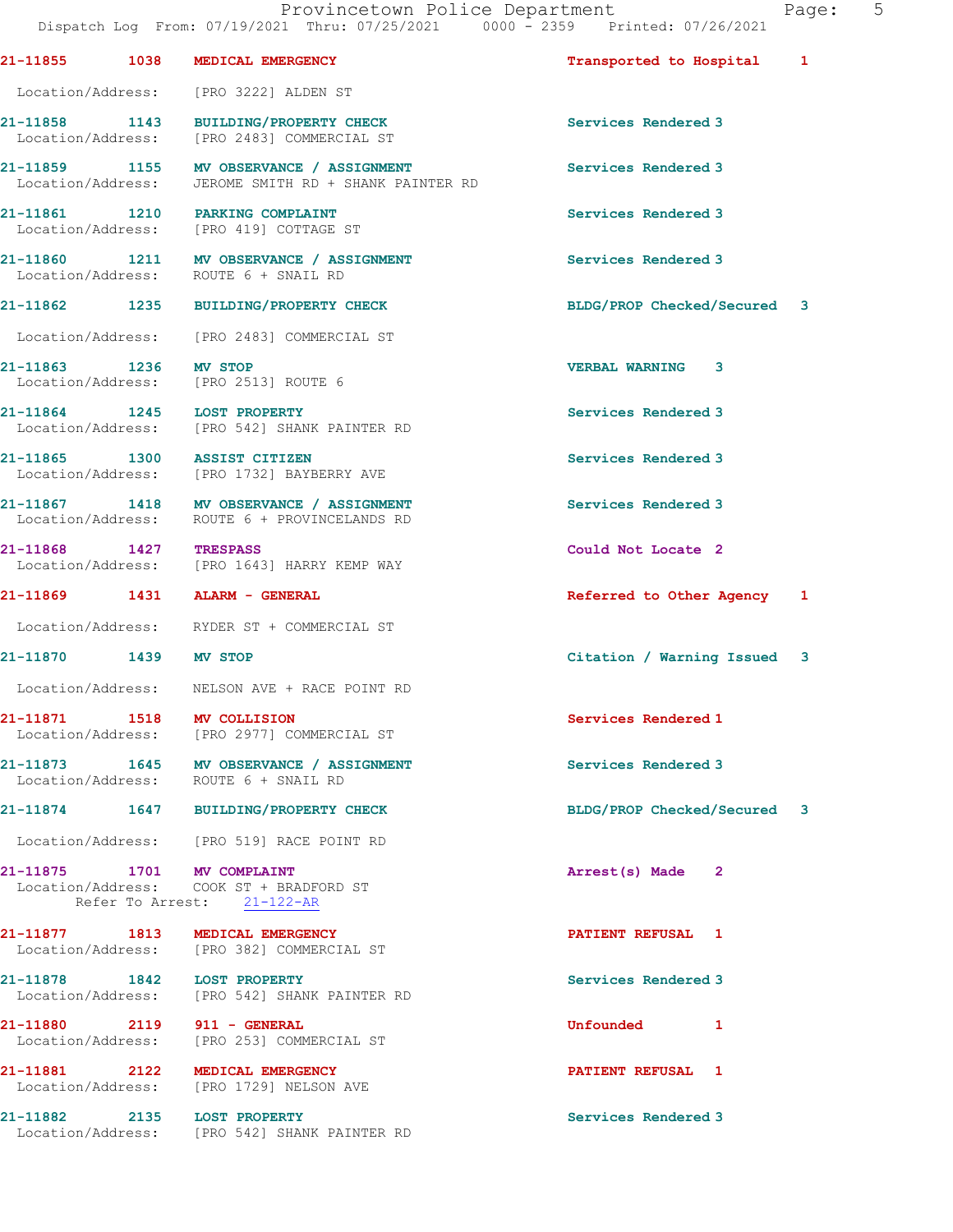|                            | 21-11883 2201 BUILDING/PROPERTY CHECK                                                | BLDG/PROP Checked/Secured 3 |   |
|----------------------------|--------------------------------------------------------------------------------------|-----------------------------|---|
|                            | Location/Address: [PRO 182] COMMERCIAL ST                                            |                             |   |
| 21-11886 2237 BAR CHECK    | Location/Address: [PRO 3276] COMMERCIAL ST                                           | Services Rendered 3         |   |
|                            | 21-11887 2238 COMPLAINT - GENERAL<br>Location/Address: COMMERCIAL ST + RYDER ST      | Services Rendered 3         |   |
|                            | 21-11888 2242 MEDICAL EMERGENCY                                                      | Transported to Hospital     | 1 |
|                            | Location/Address: [PRO 3094] COMMERCIAL ST                                           |                             |   |
|                            | 21-11890 2309 MEDICAL EMERGENCY                                                      | Transported to Hospital 1   |   |
|                            | Location/Address: [PRO 3222] ALDEN ST                                                |                             |   |
|                            | 21-11892 2349 BUILDING/PROPERTY CHECK<br>Location/Address: [PRO 2483] COMMERCIAL ST  | Services Rendered 3         |   |
| 21-11893 2352 BAR CHECK    | Location/Address: [PRO 221] COMMERCIAL ST                                            | Services Rendered 3         |   |
|                            | 21-11894 2352 BUILDING/PROPERTY CHECK<br>Location/Address: [PRO 106] COMMERCIAL ST   | Services Rendered 3         |   |
|                            | For Date: $07/21/2021$ - Wednesday                                                   |                             |   |
| 21-11895 0006 BAR CHECK    | Location/Address: [PRO 3432] COMMERCIAL ST                                           | Services Rendered 3         |   |
|                            | 21-11896 0016 BUILDING/PROPERTY CHECK                                                | BLDG/PROP Checked/Secured 3 |   |
|                            | Location/Address: [PRO 182] COMMERCIAL ST                                            |                             |   |
|                            | 21-11897 0022 BUILDING/PROPERTY CHECK                                                | BLDG/PROP Checked/Secured 3 |   |
|                            | Location/Address: [PRO 175] COMMERCIAL ST                                            |                             |   |
|                            | 21-11898 0034 MEDICAL EMERGENCY<br>Location/Address: [PRO 521] ROUTE 6               | Services Rendered 1         |   |
| 21-11899 0035 MV STOP      | Location/Address: COMMERCIAL ST + SNAIL RD                                           | <b>VERBAL WARNING</b><br>3  |   |
| 21-11901 0055 BAR CHECK    | Location/Address: [PRO 484] MASONIC PL                                               | Services Rendered 3         |   |
|                            | 21-11902 0055 MV OBSERVANCE / ASSIGNMENT<br>Location/Address: [PRO 2494] BRADFORD ST | Services Rendered 3         |   |
|                            | 21-11903 0107 MV OBSERVANCE / ASSIGNMENT<br>Location/Address: [PRO 3440] ROUTE 6     | Services Rendered 3         |   |
| 21-11904 0128 GENERAL INFO | Location/Address: [PRO 542] SHANK PAINTER RD                                         | Services Rendered 3         |   |
| 21-11905 0131 MV STOP      | Location/Address: [PRO 413] CONWELL ST<br>Refer To Arrest: 21-123-AR                 | Arrest(s) Made 3            |   |
|                            | 21-11906 0233 BUILDING/PROPERTY CHECK                                                | BLDG/PROP Checked/Secured 3 |   |
|                            | Location/Address: [PRO 379] COMMERCIAL ST                                            |                             |   |
|                            | 21-11907 0246 BUILDING/PROPERTY CHECK<br>Location/Address: [PRO 2483] COMMERCIAL ST  | Services Rendered 3         |   |
|                            |                                                                                      |                             |   |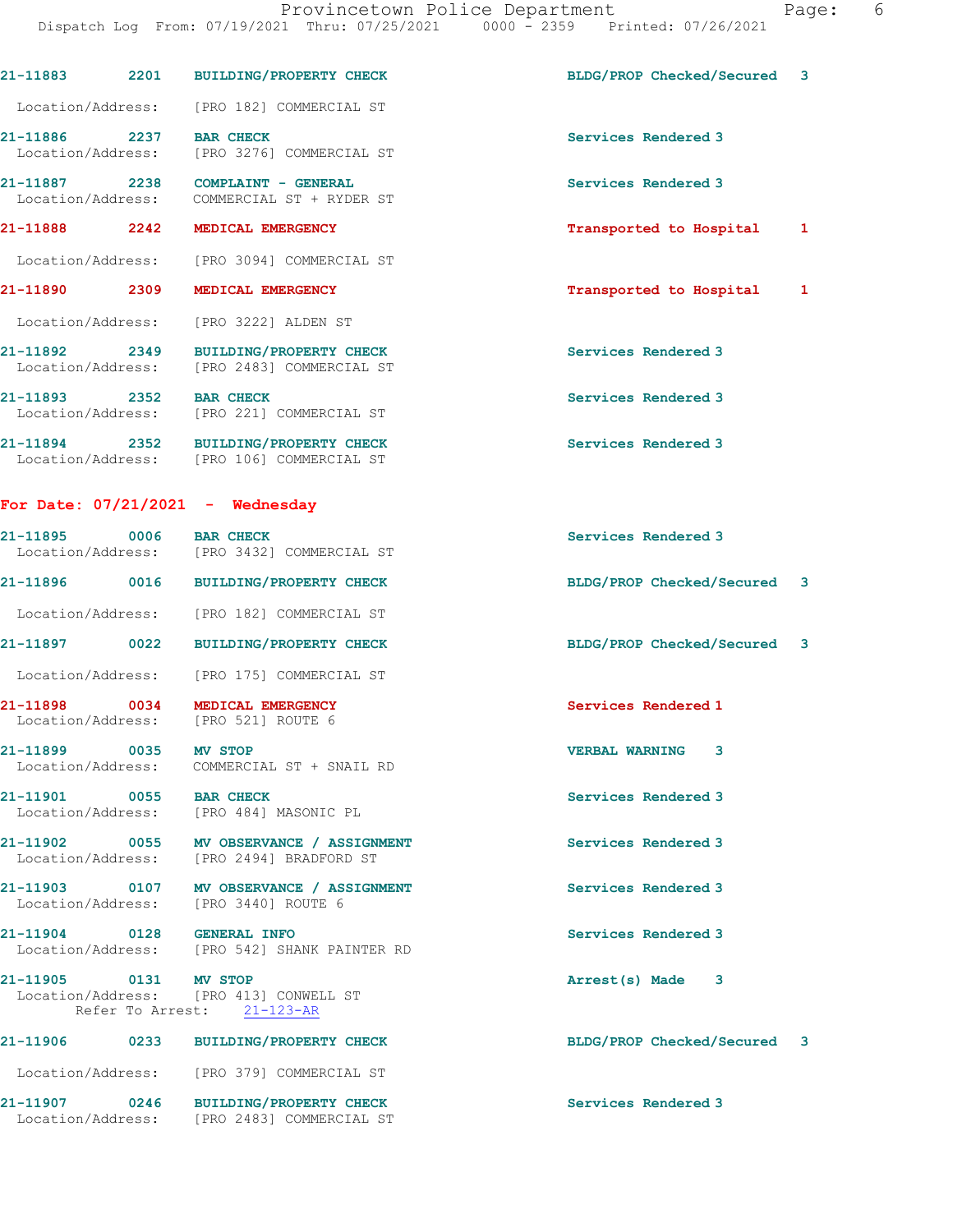| 21-11908 0256                              | SUSPICIOUS ACTIVITY<br>Location/Address: [PRO 72] PROVINCELANDS RD                         | Services Rendered 2         |                |
|--------------------------------------------|--------------------------------------------------------------------------------------------|-----------------------------|----------------|
|                                            | 21-11910 0400 MEDICAL EMERGENCY                                                            | Transported to Hospital 1   |                |
| Location/Address:                          | [PRO 542] SHANK PAINTER RD                                                                 |                             |                |
| 21-11912 0427<br>Location/Address:         | BUILDING/PROPERTY CHECK<br>CUDWORTH ST                                                     | Services Rendered 3         |                |
| 21-11914 0612                              | BUILDING/PROPERTY CHECK                                                                    | BLDG/PROP Checked/Secured 3 |                |
|                                            | Location/Address: [PRO 530] SHANK PAINTER RD                                               |                             |                |
| 21-11915 0622                              | SERVICE CALL - POLICE<br>Location/Address: [PRO 516] RACE POINT RD                         | Services Rendered 3         | $\overline{2}$ |
| 21-11917 0710                              | <b>LOST PROPERTY</b><br>Location/Address: [PRO 542] SHANK PAINTER RD                       | Services Rendered 3         |                |
| 21-11918 0746                              | <b>SERVE WARRANT</b><br>Location/Address: [PRO 262] CENTER ST                              | Could Not Locate 3          |                |
| 21-11919 0815                              | <b>MV STOP</b>                                                                             | Citation / Warning Issued 3 |                |
|                                            | Location/Address: [PRO 2521] ROUTE 6                                                       |                             |                |
|                                            | 21-11921 0844 MV OBSERVANCE / ASSIGNMENT<br>Location/Address: HIGH POLE HILL + BRADFORD ST | Services Rendered 3         |                |
| 21-11922 0848                              | MEDICAL EMERGENCY                                                                          | Transported to Hospital 1   |                |
|                                            | Location/Address: [PRO 440] HARRY KEMP WAY                                                 |                             |                |
| 21-11923 0929<br>Location/Address:         | <b>BUILDING/PROPERTY CHECK</b><br>CARVER ST + CUDWORTH ST                                  | Services Rendered 3         |                |
| 21-11924 0932                              | <b>BUILDING/PROPERTY CHECK</b>                                                             | BLDG/PROP Checked/Secured 3 |                |
|                                            | Location/Address: [PRO 3259] MACMILLAN WHARF                                               |                             |                |
|                                            | 21-11925 0944 MV OBSERVANCE / ASSIGNMENT<br>Location/Address: ROUTE 6 + SNAIL RD           | Services Rendered 3         |                |
|                                            | 21-11927 0949 MEDICAL EMERGENCY                                                            | Transported to Hospital 1   |                |
|                                            | Location/Address: [PRO 520] SANDY HILL LN                                                  |                             |                |
|                                            | 21-11926 0950 BUILDING/PROPERTY CHECK<br>Location/Address: [PRO 2540] RACE POINT RD        | Services Rendered 3         |                |
| 21-11928 1011 MV STOP<br>Location/Address: | RACE POINT RD + ROUTE 6                                                                    | <b>VERBAL WARNING 3</b>     |                |
|                                            | 21-11929 1019 LOST PROPERTY<br>Location/Address: [PRO 542] SHANK PAINTER RD                | Services Rendered 3         |                |
| 21-11930 1029                              | MV COLLISION                                                                               | Citation / Warning Issued 1 |                |
|                                            | Location/Address: [PRO 1424] PRINCE ST                                                     |                             |                |
| 21-11931 1107<br>Location/Address:         | <b>LOST PROPERTY</b><br>[PRO 542] SHANK PAINTER RD                                         | Services Rendered 3         |                |
| Location/Address:                          | 21-11933 1150 PARKING COMPLAINT<br>JOHNSON ST + COMMERCIAL ST                              | Services Rendered 3         |                |
| Location/Address:                          | 21-11936 1219 BUILDING/PROPERTY CHECK<br>[PRO 2977] COMMERCIAL ST                          | Services Rendered 3         |                |
| 21-11937                                   | <b>BUILDING/PROPERTY CHECK</b><br>1226                                                     | BLDG/PROP Checked/Secured 3 |                |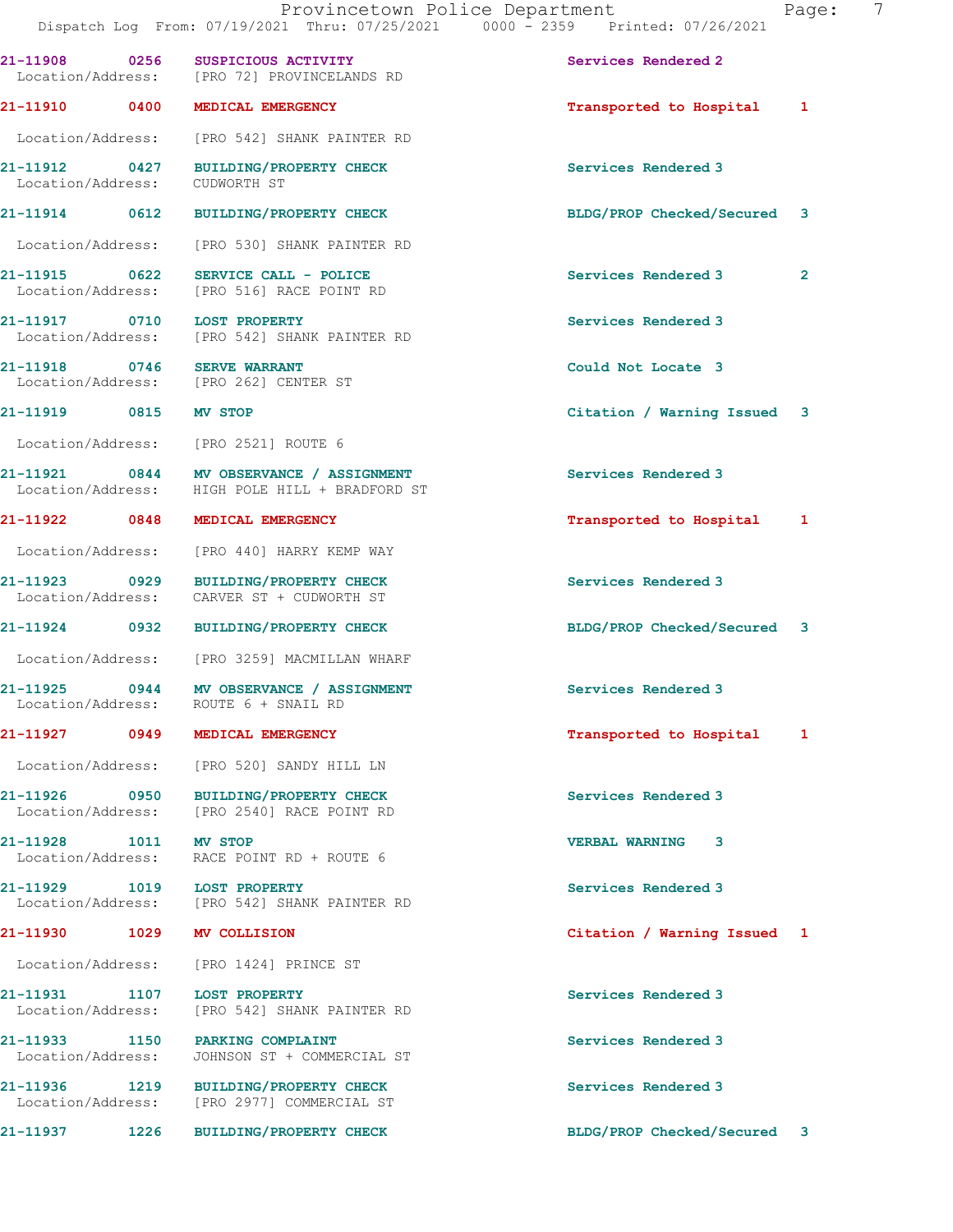|                         | Location/Address: COMMERCIAL ST                                                  |                             |   |
|-------------------------|----------------------------------------------------------------------------------|-----------------------------|---|
|                         | 21-11938 1228 MEDICAL EMERGENCY                                                  | Transported to Hospital 1   |   |
|                         | Location/Address: [PRO 106] COMMERCIAL ST                                        |                             |   |
|                         | 21-11939 1231 MV OBSERVANCE / ASSIGNMENT<br>Location/Address: [PRO 521] ROUTE 6  | Services Rendered 3         |   |
|                         | 21-11941 1307 LOST PROPERTY<br>Location/Address: [PRO 542] SHANK PAINTER RD      | Services Rendered 3         |   |
|                         | 21-11942 1310 MV OBSERVANCE / ASSIGNMENT<br>Location/Address: [PRO 3672] ROUTE 6 | Services Rendered 3         |   |
|                         | 21-11943 1311 PARKING COMPLAINT<br>Location/Address: [PRO 2768] BAKER AVE        | Services Rendered 3         |   |
|                         | 21-11945 1337 MV DISABLED<br>Location/Address: [PRO 2521] ROUTE 6                | Services Rendered 2         |   |
| 21-11949 1411 FOLLOW UP | Location/Address: [PRO 1643] HARRY KEMP WAY                                      | FOLLOW UP <sub>2</sub>      |   |
|                         | 21-11948 1426 MV COLLISION<br>Location/Address: [PRO 1892] SHANK PAINTER RD      | Services Rendered 1         |   |
|                         | $21-11950$ 1456 COMPLAINT - GENERAL<br>Location/Address: [PRO 99] COMMERCIAL ST  | Services Rendered 3         |   |
|                         | 21-11954 1559 ANIMAL CALL<br>Location/Address: OLD COLONY WAY                    | Services Rendered 2         |   |
|                         | 21-11953 1602 PARK, WALK & TALK<br>Location/Address: [PRO 530] SHANK PAINTER RD  | Services Rendered 3         |   |
|                         | 21-11955 1617 PARK, WALK & TALK<br>Location/Address: [PRO 1778] SHANK PAINTER RD | Services Rendered 3         |   |
|                         | 21-11957 1629 MV OBSERVANCE / ASSIGNMENT                                         | No Action Required          | 3 |
|                         | Location/Address: [PRO 3440] ROUTE 6                                             |                             |   |
|                         | 21-11958 1638 TRAFFIC CONTROL<br>Location/Address: [PRO 396] COMMERCIAL ST       | Services Rendered 3         |   |
| 21-11959 1650 MV STOP   |                                                                                  | Citation / Warning Issued 3 |   |
|                         | Location/Address: SNAIL RD + ROUTE 6                                             |                             |   |
|                         | 21-11960 1703 FOLLOW UP<br>Location/Address: [PRO 3430] COMMERCIAL ST            | Services Rendered 2         |   |
|                         | 21-11961 1715 BIKE - ACCIDENT                                                    | Transported to Hospital 1   |   |
|                         | Location/Address: SHANK PAINTER RD + BRADFORD ST                                 |                             |   |
|                         | 21-11962 1825 MEDICAL EMERGENCY<br>Location/Address: HARRY KEMP WAY + CONWELL ST | <b>GONE ON ARRIVAL 1</b>    |   |
| 21-11963 1839 MV STOP   | Location/Address: [PRO 37] BRADFORD ST                                           | 3<br><b>VERBAL WARNING</b>  |   |
|                         | 21-11964 1843 SERVE PROTECTION ORDER<br>Location/Address: [PRO 3089] BRADFORD ST | Could Not Locate 2          |   |
| 21-11965                | 1909 PARKING COMPLAINT                                                           | Citation / Warning Issued 3 |   |
|                         | Location/Address: [PRO 3571] COMMERCIAL ST                                       |                             |   |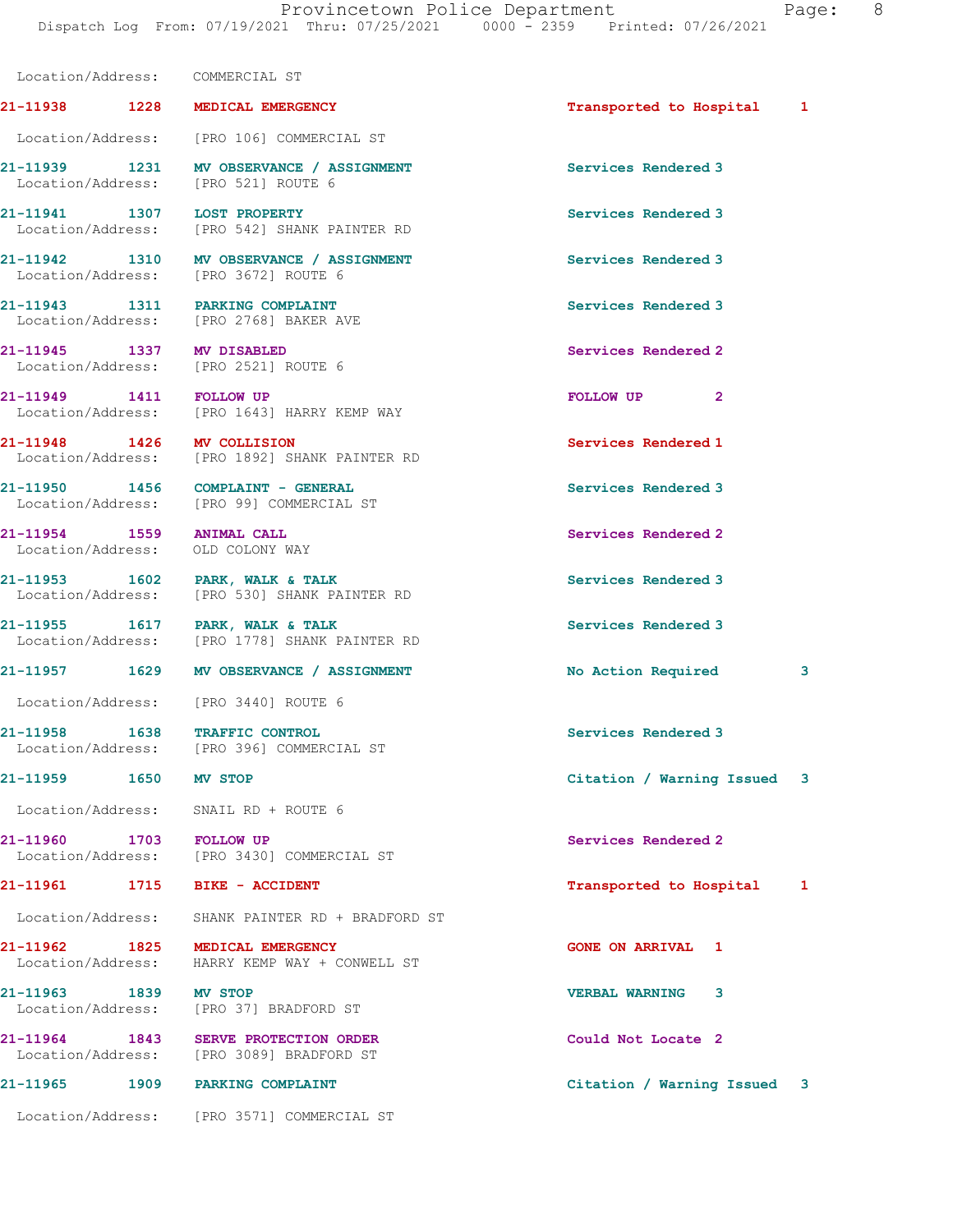21-11968 1948 PARKING COMPLAINT Services Rendered 3

21-11969 1957 COMPLAINT - GENERAL Unfounded 3 Location/Address: [PRO 105] COMMERCIAL ST 21-11972 2028 BIKE - GENERAL Services Rendered 2 Location/Address: COMMERCIAL ST + SNOW ST 21-11974 2107 BUILDING/PROPERTY CHECK BLDG/PROP Checked/Secured 3 Location/Address: [PRO 530] SHANK PAINTER RD 21-11976 2129 SUSPICIOUS ACTIVITY BLDG/PROP Checked/Secured 2 Location/Address: [PRO 1875] KIMBERLY LN 21-11977 2143 MV OBSERVANCE / ASSIGNMENT Services Rendered 3 Location/Address: HOWLAND ST + BRADFORD ST 21-11978 2205 BUILDING/PROPERTY CHECK Services Rendered 3 Location/Address: [PRO 2977] COMMERCIAL ST 21-11980 2214 BUILDING/PROPERTY CHECK Services Rendered 3 Location/Address: [PRO 440] HARRY KEMP WAY 21-11981 2216 BUILDING/PROPERTY CHECK BLDG/PROP Checked/Secured 3 Location/Address: [PRO 539] SHANK PAINTER RD 21-11983 2339 BUILDING/PROPERTY CHECK BLDG/PROP Checked/Secured 3 Location/Address: [PRO 1989] COMMERCIAL ST 21-11984 2348 ANIMAL CALL Services Rendered 2 21-11986 0005 BUILDING/PROPERTY CHECK Services Rendered 3

Location/Address: [PRO 1645] HARRY KEMP WAY

Location/Address: [PRO 357] COMMERCIAL ST

Location/Address: ALDEN ST + BRADFORD ST

## For Date: 07/22/2021 - Thursday

 Location/Address: [PRO 106] COMMERCIAL ST 21-11987 0017 MV OBSERVANCE / ASSIGNMENT Services Rendered 3 Location/Address: [PRO 413] CONWELL ST 21-11988 0032 MV STOP VERBAL WARNING 3 Location/Address: [PRO 1886] BRADFORD ST 21-11989 0035 MEDICAL EMERGENCY Services Rendered 1 Location/Address: [PRO 3222] ALDEN ST 21-11991 0126 MV OBSERVANCE / ASSIGNMENT Services Rendered 3 Location/Address: CONWELL ST + ROUTE 6 21-11992 0130 BUILDING/PROPERTY CHECK Services Rendered 3 Location/Address: [PRO 2483] COMMERCIAL ST 21-11993 0150 MV STOP Citation / Warning Issued 3 Location/Address: [PRO 2521] ROUTE 6 21-11994 0204 BUILDING/PROPERTY CHECK BLDG/PROP Checked/Secured 3 Location/Address: [PRO 3430] COMMERCIAL ST 21-11995 0208 BUILDING/PROPERTY CHECK BLDG/PROP Checked/Secured 3

21-11996 0212 MV OBSERVANCE / ASSIGNMENT Services Rendered 3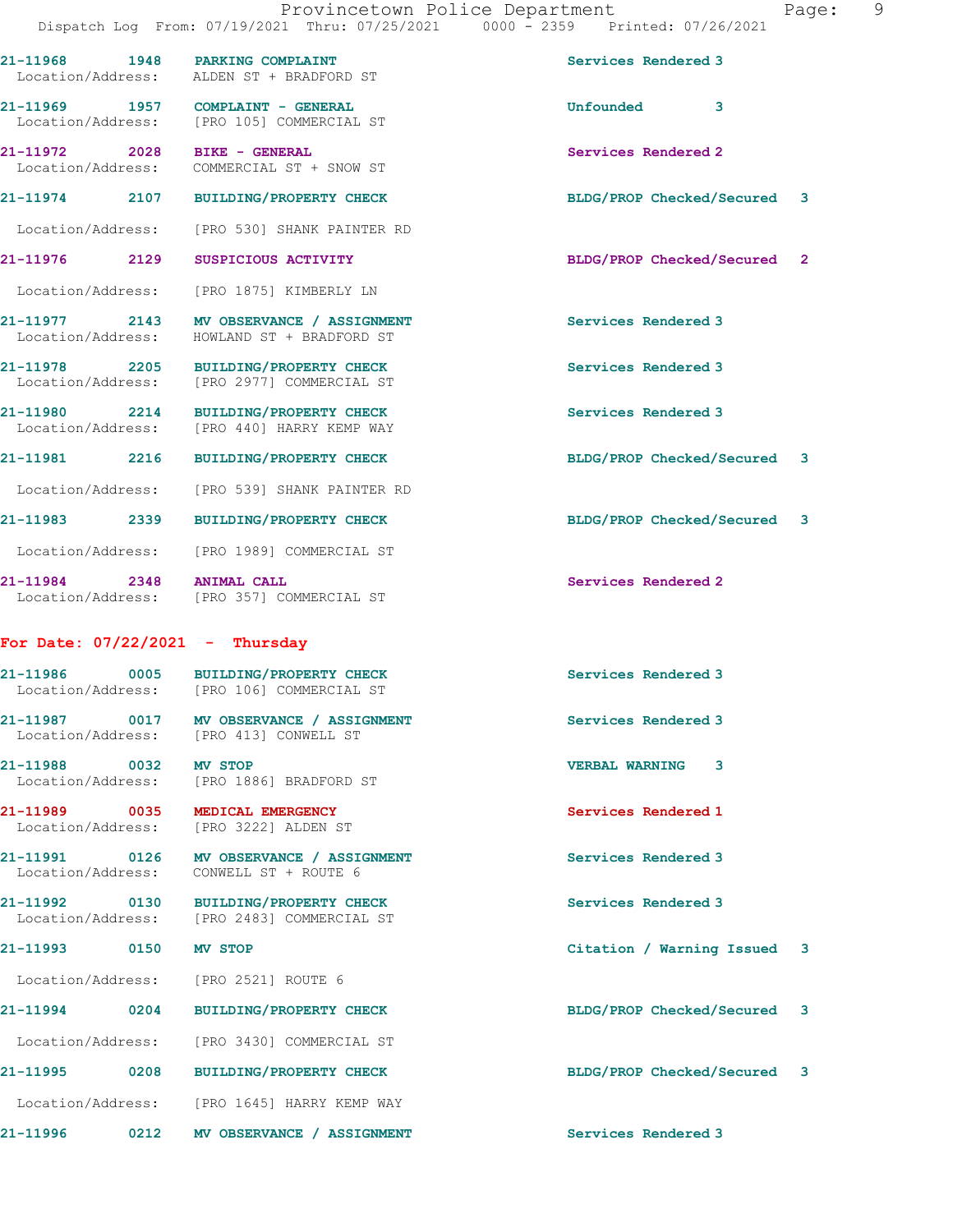|                                                                   | Location/Address: [PRO 595] BRADFORD ST                                                          |                             |              |
|-------------------------------------------------------------------|--------------------------------------------------------------------------------------------------|-----------------------------|--------------|
| 21-11997 0212                                                     | BUILDING/PROPERTY CHECK<br>Location/Address: [PRO 2540] RACE POINT RD                            | Services Rendered 3         |              |
| 21-11998 0244                                                     | MV STOP<br>Location/Address: [PRO 4041] BRADFORD ST                                              | <b>VERBAL WARNING 3</b>     |              |
| Location/Address:                                                 | 21-11999 0254 BUILDING/PROPERTY CHECK<br>CUDWORTH ST                                             | Services Rendered 3         |              |
|                                                                   | 21-12000 0309 BUILDING/PROPERTY CHECK<br>Location/Address: [PRO 3259] MACMILLAN WHARF            | Services Rendered 3         |              |
| 21-12001 0458                                                     | BUILDING/PROPERTY CHECK                                                                          | BLDG/PROP Checked/Secured 3 |              |
|                                                                   | Location/Address: [PRO 1646] WINSLOW ST                                                          |                             |              |
|                                                                   | BUILDING/PROPERTY CHECK                                                                          | BLDG/PROP Checked/Secured 3 |              |
|                                                                   | Location/Address: [PRO 530] SHANK PAINTER RD                                                     |                             |              |
| 21-12003 0518                                                     | BUILDING/PROPERTY CHECK<br>Location/Address: [PRO 2499] RACE POINT RD                            | Services Rendered 3         |              |
|                                                                   | 21-12004 0522 MV OBSERVANCE / ASSIGNMENT<br>Location/Address: JEROME SMITH RD + SHANK PAINTER RD | Services Rendered 3         |              |
| Location/Address: RACE POINT RD                                   | 21-12006 0522 MV OBSERVANCE / ASSIGNMENT                                                         | Services Rendered 3         |              |
| Location/Address: [PRO 521] ROUTE 6                               | 21-12005 0523 MV OBSERVANCE / ASSIGNMENT                                                         | Services Rendered 3         |              |
| 21-12008 0542 MV STOP<br>Location/Address: [PRO 413] CONWELL ST   |                                                                                                  | <b>VERBAL WARNING 3</b>     |              |
|                                                                   | 21-12009 0612 SERVICE CALL - POLICE<br>Location/Address: [PRO 516] RACE POINT RD                 | Services Rendered 3         | $\mathbf{2}$ |
| 21-12012 0733                                                     | MEDICAL EMERGENCY                                                                                | <b>Transferred Custody</b>  | 1            |
|                                                                   | Location/Address: [PRO 2333] TELEGRAPH HILL RD                                                   |                             |              |
| 21-12013 0751 MV DISABLED<br>Location/Address: [PRO 2521] ROUTE 6 |                                                                                                  | Services Rendered 2         |              |
| Location/Address: [PRO 521] ROUTE 6                               | 21-12014 0813 MV OBSERVANCE / ASSIGNMENT                                                         | Services Rendered 3         |              |
| Location/Address: SHANK PAINTER RD                                | 21-12015 0823 MV OBSERVANCE / ASSIGNMENT                                                         | Services Rendered 3         |              |
| 21-12016 0852 MV STOP<br>Location/Address: [PRO 521] ROUTE 6      |                                                                                                  | <b>VERBAL WARNING</b><br>3  |              |
| 21-12017 0856 ASSIST CITIZEN                                      | Location/Address: [PRO 542] SHANK PAINTER RD                                                     | Services Rendered 3         |              |
| 21-12018 0859 MV STOP                                             |                                                                                                  | Citation / Warning Issued 3 |              |
|                                                                   | Location/Address: BANGS ST + BRADFORD ST                                                         |                             |              |
| 21-12019 0938 LOST PROPERTY                                       | Location/Address: [PRO 542] SHANK PAINTER RD                                                     | Services Rendered 3         |              |
| 21-12020 1043 ESCORT / TRANSPORT                                  | Location/Address: [PRO 1989] COMMERCIAL ST                                                       | Services Rendered 3         |              |
|                                                                   | 21-12021 1102 BUILDING/PROPERTY CHECK<br>Location/Address: [PRO 3259] MACMILLAN WHARF            | Services Rendered 3         |              |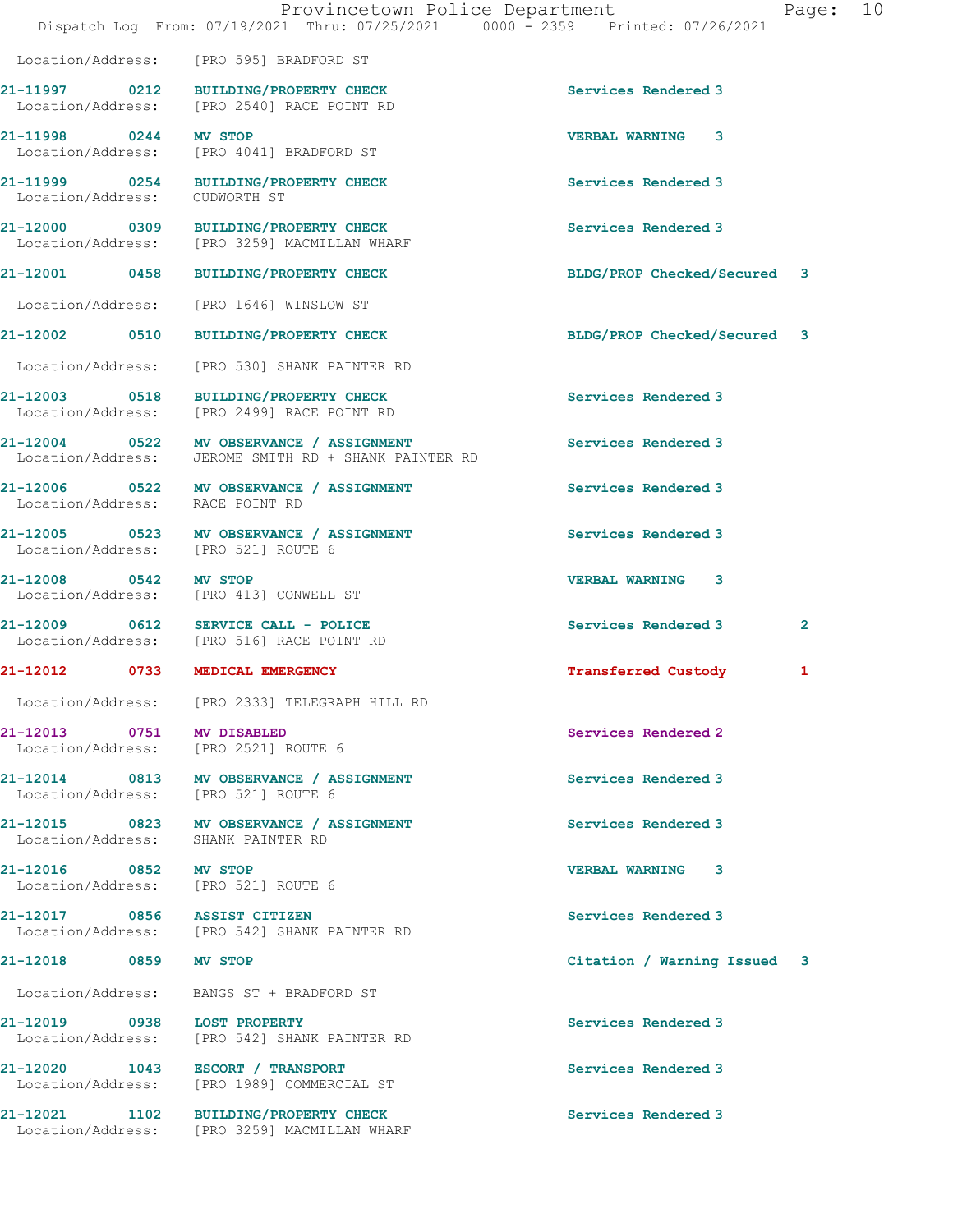21-12022 1107 911 - GENERAL Services Rendered 1 Location/Address: [PRO 542] SHANK PAINTER RD 21-12023 1134 ESCORT / TRANSPORT Services Rendered 3 Location/Address: [PRO 396] COMMERCIAL ST 21-12024 1148 911 - GENERAL Services Rendered 1 Location/Address: [PRO 1707] BRADFORD ST 21-12025 1203 SERVICE CALL - POLICE 2014 Services Rendered 3<br>
Location/Address: [PRO 542] SHANK PAINTER RD [PRO 542] SHANK PAINTER RD 21-12026 1229 BUILDING/PROPERTY CHECK BLDG/PROP Checked/Secured 3 Location/Address: [PRO 2540] RACE POINT RD 21-12027 1242 911 - GENERAL Services Rendered 1 Location/Address: [PRO 542] SHANK PAINTER RD 21-12029 1250 LOST PROPERTY Services Rendered 3 Location/Address: [PRO 3296] SHANK PAINTER RD 21-12028 1314 BUILDING/PROPERTY CHECK BLDG/PROP Checked/Secured 3 Location/Address: [PRO 2499] RACE POINT RD 21-12031 1323 LOST PROPERTY Services Rendered 3 Location/Address: [PRO 542] SHANK PAINTER RD 21-12032 1327 BUILDING/PROPERTY CHECK BLDG/PROP Checked/Secured 3 Location/Address: [PRO 517] RACE POINT RD 21-12033 1347 ALARM - GENERAL Referred to Other Agency 1 Location/Address: [PRO 488] MAYFLOWER ST 21-12034 1349 MV STOP VERBAL WARNING 3 Location/Address: [PRO 81] CENTER ST 21-12038 1433 MV STOP<br>
Location/Address: [PRO 3314] COMMERCIAL ST [PRO 3314] COMMERCIAL ST 21-12039 1445 MV COLLISION Services Rendered 1 Location/Address: [PRO 208] COMMERCIAL ST Refer To Accident: 21-43-AC 21-12040 1518 PARK, WALK & TALK 3 Services Rendered 3 Location/Address: [PRO 4041] BRADFORD ST 21-12042 1603 MV OBSERVANCE / ASSIGNMENT Services Rendered 3 Location/Address: [PRO 606] CONWELL ST 21-12043 1604 ALARM - GENERAL 21-12043 Services Rendered 1<br>
Location/Address: [PRO 350] COMMERCIAL ST [PRO 350] COMMERCIAL ST 21-12044 1614 MV COLLISION Services Rendered 1 Location/Address: COMMERCIAL ST Refer To Accident: 21-44-AC 21-12045 1625 911 - GENERAL Services Rendered 1 Location/Address: [PRO 3190] MEADOW RD 21-12046 1637 911 - GENERAL Services Rendered 1 Location/Address: [PRO 3430] COMMERCIAL ST 21-12048 1718 FIRE - STRUCTURE Extinguished 1 Location/Address: [PRO 1015] NELSON AVE 21-12049 1747 MV HIT & RUN Services Rendered 2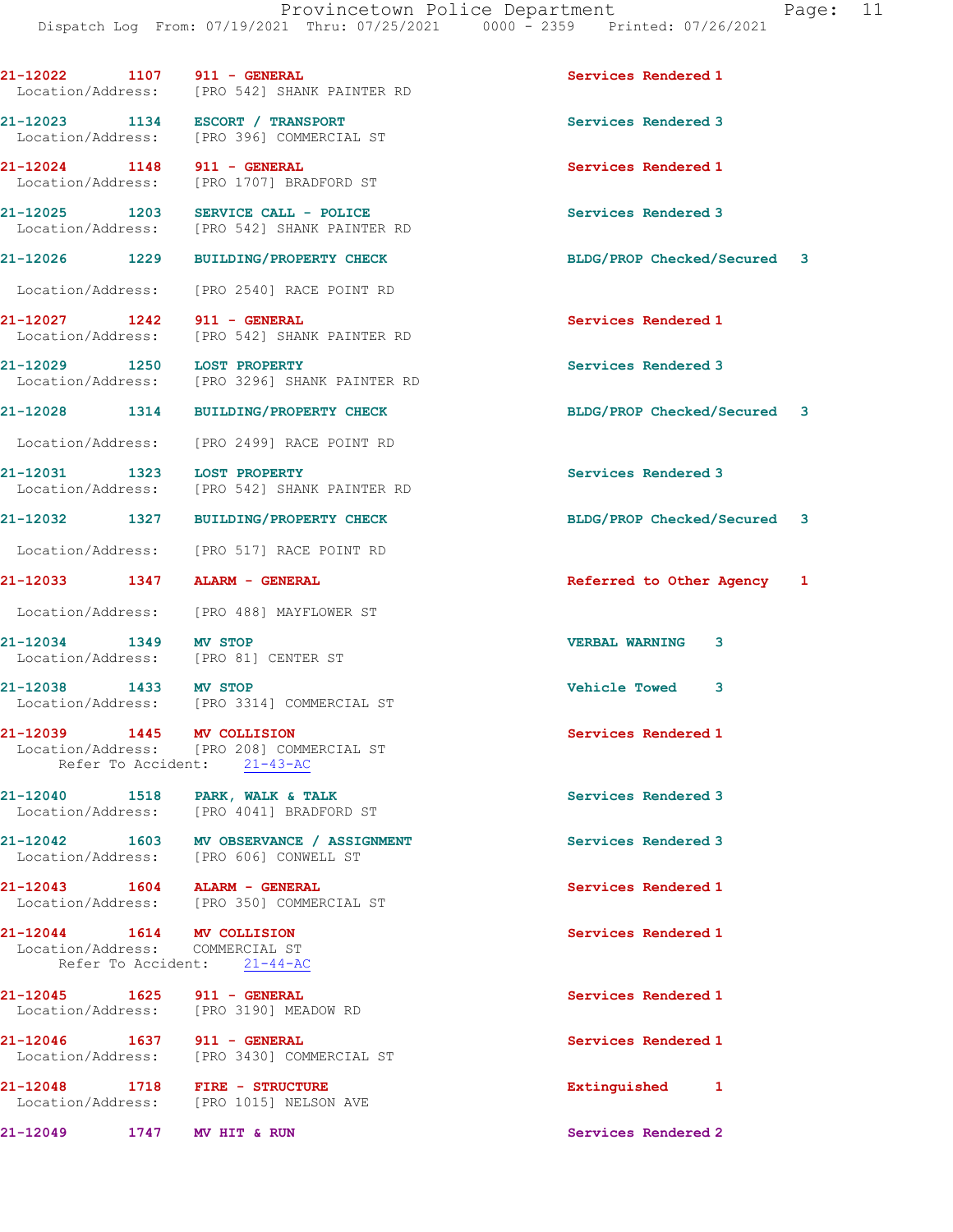|                                                        | 21-12050 1753 MV OBSERVANCE / ASSIGNMENT<br>Location/Address: ROUTE 6 + PROVINCELANDS RD | Services Rendered 3         |
|--------------------------------------------------------|------------------------------------------------------------------------------------------|-----------------------------|
|                                                        | 21-12051 1848 MEDICAL EMERGENCY                                                          | Transported to Hospital 1   |
|                                                        | Location/Address: [PRO 3222] ALDEN ST                                                    |                             |
|                                                        | 21-12052 1853 MEDICAL EMERGENCY<br>Location/Address: [PRO 3491] STABLE PATH              | <b>PATIENT REFUSAL 1</b>    |
| 21-12054 1904 PARKING COMPLAINT                        | Location/Address: [PRO 1892] SHANK PAINTER RD                                            | <b>Vehicle Towed</b><br>3   |
|                                                        | 21-12055 1959 MV OBSERVANCE / ASSIGNMENT<br>Location/Address: [PRO 2513] ROUTE 6         | Services Rendered 3         |
|                                                        | 21-12056 2025 MEDICAL EMERGENCY                                                          | Transported to Hospital 1   |
|                                                        | Location/Address: [PRO 3174] COMMERCIAL ST                                               |                             |
|                                                        | 21-12058 2041 MV OBSERVANCE / ASSIGNMENT<br>Location/Address: [PRO 2277] BRADFORD ST     | Services Rendered 3         |
|                                                        | 21-12059 2047 BUILDING/PROPERTY CHECK<br>Location/Address: [PRO 106] COMMERCIAL ST       | Services Rendered 3         |
|                                                        | 21-12060 2113 BUILDING/PROPERTY CHECK<br>Location/Address: [PRO 3430] COMMERCIAL ST      | Services Rendered 3         |
|                                                        | 21-12061 2118 BUILDING/PROPERTY CHECK                                                    | BLDG/PROP Checked/Secured 3 |
|                                                        | Location/Address: [PRO 3292] COMMERCIAL ST                                               |                             |
| 21-12062 2134                                          | MEDICAL EMERGENCY                                                                        | Transported to Hospital 1   |
|                                                        | Location/Address: [PRO 204] COMMERCIAL ST                                                |                             |
|                                                        | 21-12063 2145 MV OBSERVANCE / ASSIGNMENT<br>Location/Address: BRADFORD ST + HOWLAND ST   | Services Rendered 3         |
| 21-12064 2151 MV STOP<br>Location/Address: BRADFORD ST |                                                                                          | VERBAL WARNING 3            |
| 21-12065 2218 MV STOP                                  |                                                                                          | Citation / Warning Issued 3 |
|                                                        | Location/Address: [PRO 94] BRADFORD ST                                                   |                             |
|                                                        | 21-12066 2226 LOST PROPERTY<br>Location/Address: [PRO 105] COMMERCIAL ST                 | Services Rendered 3         |
|                                                        | 21-12067 2229 BY-LAW VIOLATION<br>Location/Address: [PRO 2481] TREMONT ST                | SPOKEN TO<br>$\overline{2}$ |
| 21-12068 2244 ANIMAL CALL                              | Location/Address: [PRO 1337] COMMERCIAL ST                                               | Services Rendered 2         |
| 21-12069 2320                                          | <b>NOISE COMPLAINT</b><br>Location/Address: [PRO 370] COMMERCIAL ST                      | 3<br>SPOKEN TO              |
| 21-12070 2327 NOISE COMPLAINT                          | Location/Address: [PRO 1666] BANGS ST                                                    | 3<br>SPOKEN TO              |
|                                                        | 21-12071 2351 BUILDING/PROPERTY CHECK                                                    | BLDG/PROP Checked/Secured 3 |
|                                                        | Location/Address: [PRO 105] COMMERCIAL ST                                                |                             |

For Date: 07/23/2021 - Friday

Location/Address: WEST VINE ST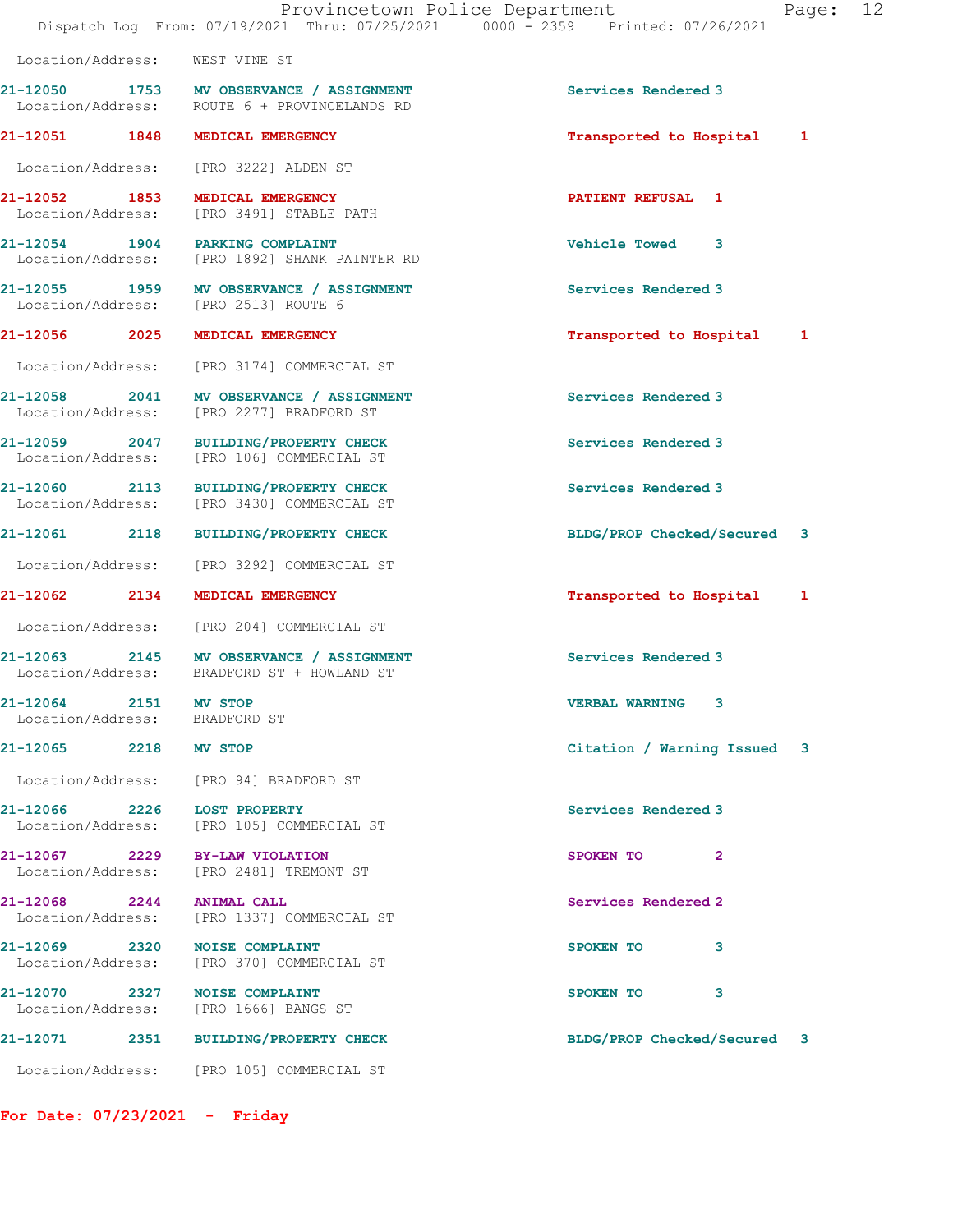21-12074 0014 BUILDING/PROPERTY CHECK BLDG/PROP Checked/Secured 3

|                       | Location/Address: [PRO 1638] COMMERCIAL ST                                                 |                             |  |
|-----------------------|--------------------------------------------------------------------------------------------|-----------------------------|--|
|                       | 21-12075 0018 MV OBSERVANCE / ASSIGNMENT<br>Location/Address: BRADFORD ST + RYDER ST       | Services Rendered 3         |  |
|                       | 21-12076 0058 BUILDING/PROPERTY CHECK<br>Location/Address: [PRO 3259] MACMILLAN WHARF      | Services Rendered 3         |  |
|                       | 21-12077 0101 MV OBSERVANCE / ASSIGNMENT<br>Location/Address: BRADFORD ST + RYDER ST       | Services Rendered 3         |  |
|                       | 21-12079 0158 BUILDING/PROPERTY CHECK                                                      | BLDG/PROP Checked/Secured 3 |  |
|                       | Location/Address: [PRO 1952] COMMERCIAL ST                                                 |                             |  |
| 21-12080 0212         | <b>BUILDING/PROPERTY CHECK</b>                                                             | BLDG/PROP Checked/Secured 3 |  |
|                       | Location/Address: [PRO 569] WINSLOW ST                                                     |                             |  |
| Location/Address:     | 21-12081 0212 MV OBSERVANCE / ASSIGNMENT<br>[PRO 3287] ROUTE 6                             | Services Rendered 3         |  |
|                       | 21-12082 0235 BUILDING/PROPERTY CHECK                                                      | BLDG/PROP Checked/Secured 3 |  |
|                       | Location/Address: [PRO 488] MAYFLOWER ST                                                   |                             |  |
| 21-12083 0242         | <b>BUILDING/PROPERTY CHECK</b>                                                             | BLDG/PROP Checked/Secured 3 |  |
|                       | Location/Address: [PRO 3296] SHANK PAINTER RD                                              |                             |  |
|                       | 21-12084 0509 MV OBSERVANCE / ASSIGNMENT<br>Location/Address: ROUTE 6 + HOWLAND ST         | Services Rendered 3         |  |
|                       | 21-12085 0509 BUILDING/PROPERTY CHECK<br>Location/Address: [PRO 2512] JEROME SMITH RD      | Services Rendered 3         |  |
| 21-12086 0526 MV STOP | Location/Address: [PRO 413] CONWELL ST                                                     | VERBAL WARNING 3            |  |
|                       | 21-12087 0559 MV OBSERVANCE / ASSIGNMENT<br>Location/Address: ROUTE 6 + SNAIL RD           | Services Rendered 3         |  |
|                       | 21-12088 0603 BUILDING/PROPERTY CHECK                                                      | BLDG/PROP Checked/Secured 3 |  |
|                       | Location/Address: CUDWORTH ST                                                              |                             |  |
| 21-12089 0614         | SERVICE CALL - POLICE<br>Location/Address: [PRO 516] RACE POINT RD                         | Services Rendered 3<br>4    |  |
|                       | 21-12091 0757 PARKING COMPLAINT<br>Location/Address: [PRO 2243] COMMERCIAL ST              | Services Rendered 3         |  |
| Location/Address:     | 21-12093 0811 PARK, WALK & TALK<br>[PRO 2499] RACE POINT RD                                | Services Rendered 3         |  |
|                       | 21-12094 0817 BUILDING/PROPERTY CHECK<br>Location/Address: [PRO 2540] RACE POINT RD        | Services Rendered 3         |  |
| 21-12095    0909      | <b>BUILDING/PROPERTY CHECK</b>                                                             | BLDG/PROP Checked/Secured 3 |  |
|                       | Location/Address: [PRO 2483] COMMERCIAL ST                                                 |                             |  |
|                       | Location/Address: [PRO 2227] BRADFORD ST                                                   | Services Rendered 3         |  |
|                       | 21-12096 0917 MV OBSERVANCE / ASSIGNMENT<br>Location/Address: HIGH POLE HILL + BRADFORD ST | Services Rendered 3         |  |
|                       | 21-12098 0927 PARKING COMPLAINT                                                            | Services Rendered 3         |  |
|                       |                                                                                            |                             |  |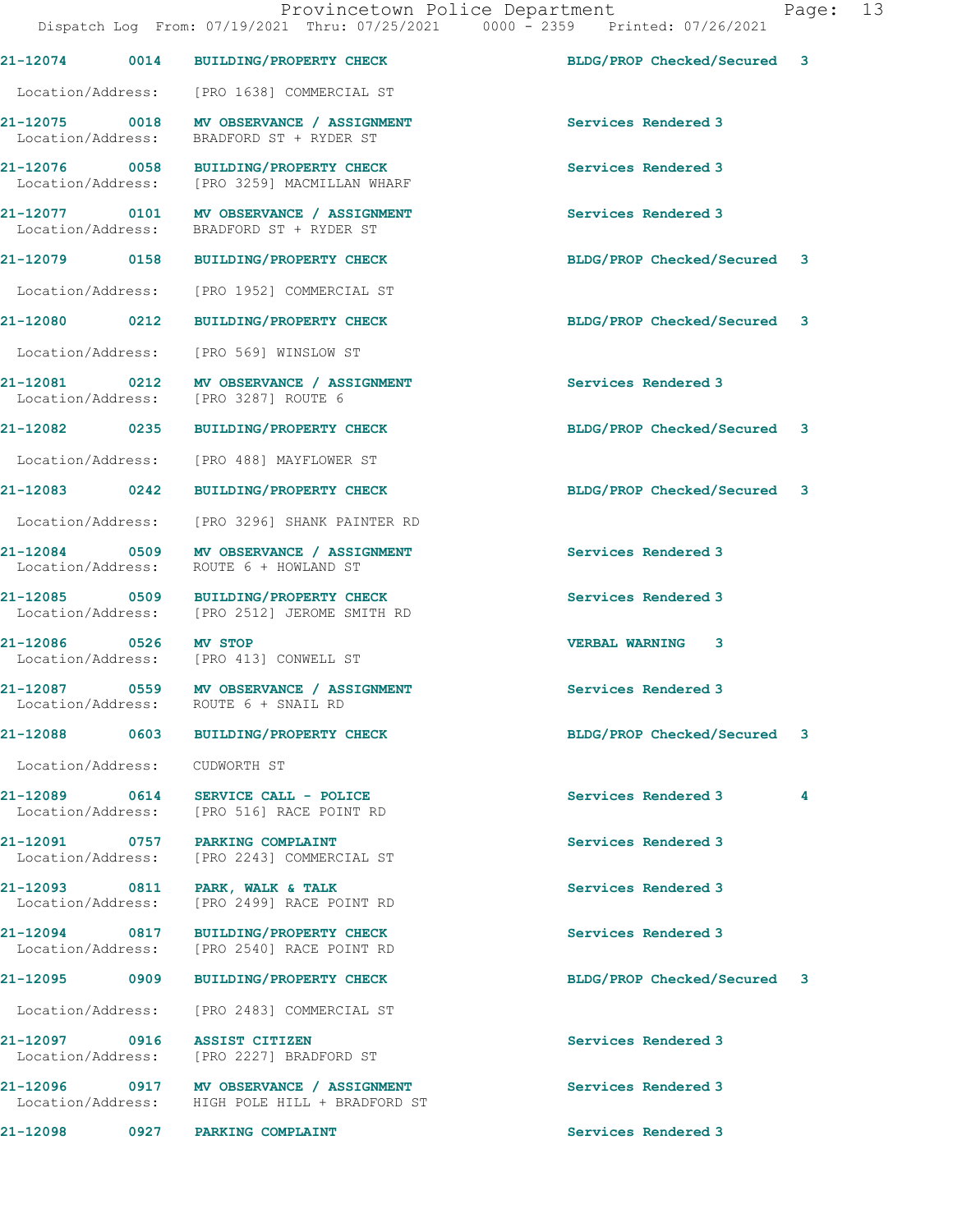|                       | Dispatch Log From: 07/19/2021 Thru: 07/25/2021 0000 - 2359 Printed: 07/26/2021           | Provincetown Police Department<br>14<br>Page: |  |
|-----------------------|------------------------------------------------------------------------------------------|-----------------------------------------------|--|
| Location/Address:     | BROWNE ST + SHANK PAINTER RD                                                             |                                               |  |
|                       | 21-12100 1150 BUILDING/PROPERTY CHECK                                                    | BLDG/PROP Checked/Secured 3                   |  |
|                       | Location/Address: [PRO 2898] JEROME SMITH RD                                             |                                               |  |
|                       | 21-12102 1159 PARKING COMPLAINT<br>Location/Address: [PRO 3456] RYDER ST EXT             | Services Rendered 3                           |  |
| Location/Address:     | 21-12103 1209 HARASSMENT / THREATS<br>COMMERCIAL ST + RYDER ST                           | Services Rendered 2                           |  |
|                       | 21-12104 1212 MEDICAL EMERGENCY                                                          | Transported to Hospital<br>1                  |  |
|                       | Location/Address: [PRO 2490] PROVINCELANDS RD                                            |                                               |  |
| 21-12105 1216         | MEDICAL EMERGENCY                                                                        | Transported to Hospital<br>1                  |  |
|                       | Location/Address: [PRO 2647] SHANK PAINTER RD                                            |                                               |  |
|                       | 21-12106 1307 MEDICAL EMERGENCY<br>Location/Address: [PRO 3614] COMMERCIAL ST            | Services Rendered 1                           |  |
| 21-12107 1314         | <b>ANIMAL CALL</b>                                                                       | Referred to Other Agency 2                    |  |
|                       | Location/Address: [TRU] NELSON DR                                                        |                                               |  |
|                       | 21-12108 1326 DISTURBANCE - FIGHT / ARGUMENT<br>Location/Address: SNAIL RD + ROUTE 6     | Services Rendered 1                           |  |
|                       | 21-12109 1341 911 - GENERAL                                                              | Referred to Other Agency 1                    |  |
|                       | Location/Address: [PRO 2490] PROVINCELANDS RD                                            |                                               |  |
|                       | 21-12110 1346 ALARM - GENERAL                                                            | Referred to Other Agency 1                    |  |
|                       | Location/Address: [PRO 3868] COMMERCIAL ST                                               |                                               |  |
|                       | 21-12111 1402 BUILDING/PROPERTY CHECK<br>Location/Address: [PRO 2512] JEROME SMITH RD    | Services Rendered 3                           |  |
|                       | 21-12112 1428 MV OBSERVANCE / ASSIGNMENT<br>Location/Address: [PRO 2577] BRADFORD ST     | Services Rendered 3                           |  |
| 21-12113 1447 MV STOP | Location/Address: [PRO 3456] RYDER ST EXT                                                | <b>VERBAL WARNING 3</b>                       |  |
|                       | 21-12115 1543 PARK, WALK & TALK<br>Location/Address: [PRO 506] PEARL ST                  | Services Rendered 3                           |  |
|                       | 21-12117 1556 PARK, WALK & TALK<br>Location/Address: [PRO 396] COMMERCIAL ST             | Services Rendered 3                           |  |
|                       | 21-12118 1611 DISTURBANCE - FIGHT / ARGUMENT<br>Location/Address: [PRO 2391] BRADFORD ST | <b>PATIENT REFUSAL 1</b>                      |  |
|                       | 21-12120 1722 MEDICAL EMERGENCY<br>Location/Address: [PRO 320] COMMERCIAL ST             | PATIENT REFUSAL 1                             |  |
|                       | 21-12122 1731 MV OBSERVANCE / ASSIGNMENT<br>Location/Address: ROUTE 6 + HOWLAND ST       | Services Rendered 3                           |  |
|                       | 21-12124 1821 BUILDING/PROPERTY CHECK                                                    | BLDG/PROP Checked/Secured 3                   |  |
|                       | Location/Address: [PRO 517] RACE POINT RD                                                |                                               |  |
|                       | 21-12127 1915 MV COMPLAINT<br>Location/Address: BRADFORD ST                              | Could Not Locate 2                            |  |
|                       | 21-12128 1916 MV COMPLAINT<br>Location/Address: BRADFORD ST + ALDEN ST                   | <b>GONE ON ARRIVAL 2</b>                      |  |
|                       |                                                                                          |                                               |  |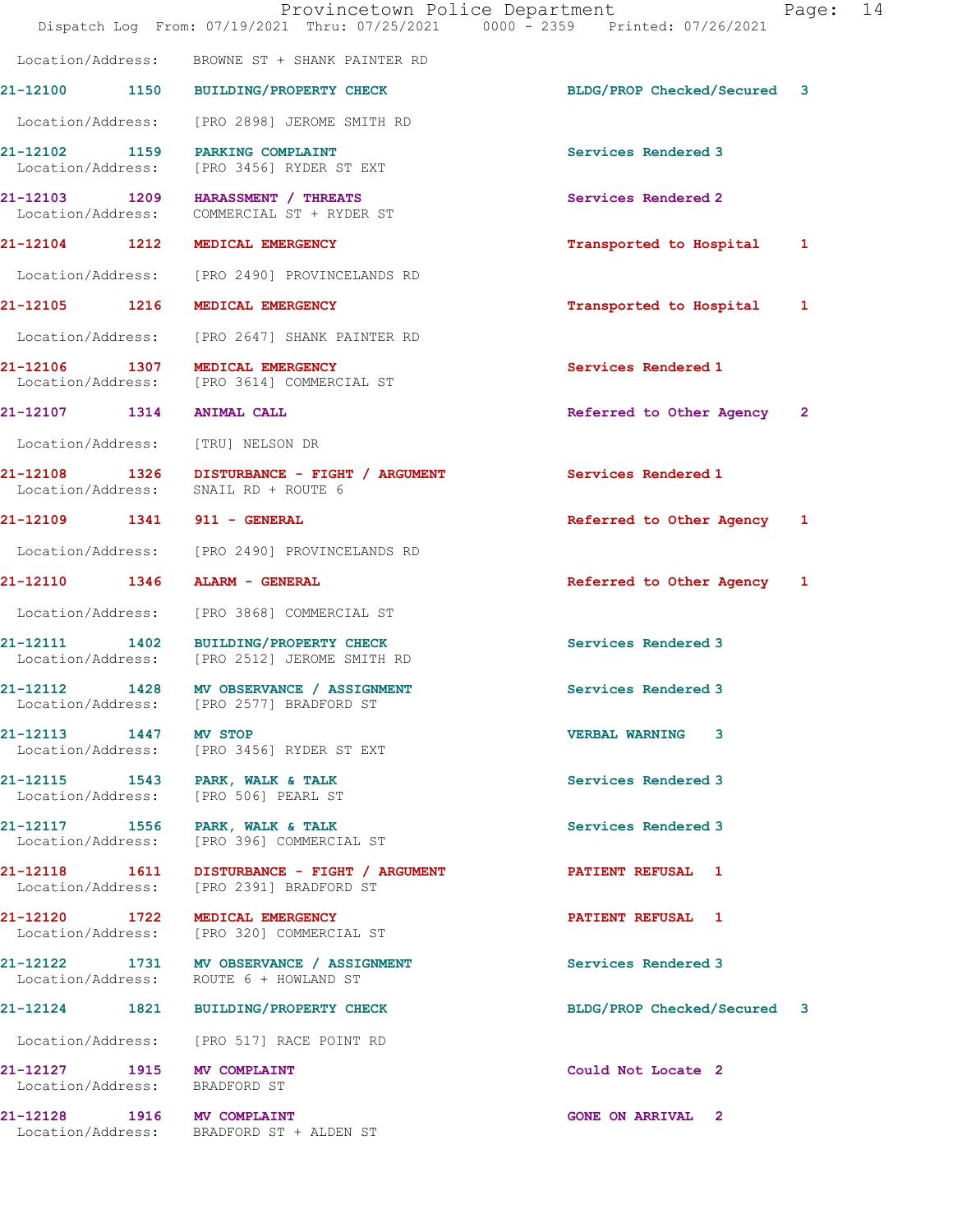Provincetown Police Department Page: 15 Dispatch Log From: 07/19/2021 Thru: 07/25/2021 0000 - 2359 Printed: 07/26/2021 21-12129 1922 MEDICAL EMERGENCY Transported to Hospital 1 Location/Address: BRADFORD ST EXT + PROVINCELANDS RD 21-12130 1946 DISORDERLY SPOKEN TO 1 Location/Address: [PRO 2144] CONWELL ST 21-12132 2005 PARKING COMPLAINT Citation / Warning Issued 3 Location/Address: ALDEN ST + BRADFORD ST 21-12133 2129 911 - GENERAL 21 Services Rendered 1<br>
Location/Address: [PRO 3614] COMMERCIAL ST [PRO 3614] COMMERCIAL ST 21-12134 2136 MV COMPLAINT Vehicle Towed 2 Location/Address: COMMERCIAL ST + RYDER ST 21-12135 2137 LOST PROPERTY Services Rendered 3 Location/Address: [PRO 3259] MACMILLAN WHARF 21-12136 2202 MEDICAL EMERGENCY Services Rendered 1 Location/Address: [PRO 2647] SHANK PAINTER RD 21-12137 2212 ANIMAL CALL 21-12137 2212 Location/Address: CONWELL ST + BRADFORD ST 21-12139 2237 911 - GENERAL Services Rendered 1 Location/Address: COMMERCIAL ST 21-12140 2241 ASSIST CITIZEN Services Rendered 3 Location/Address: [PRO 2647] SHANK PAINTER RD 21-12141 2247 DISORDERLY Services Rendered 1 Location/Address: [PRO 484] MASONIC PL 21-12142 2259 BUILDING/PROPERTY CHECK Services Rendered 3 Location/Address: [PRO 1778] SHANK PAINTER RD 21-12143 2303 NOISE COMPLAINT SPOKEN TO 3<br>
Location/Address: [PRO 144] COMMERCIAL ST [PRO 144] COMMERCIAL ST 21-12144 2320 DISTURBANCE - FIGHT / ARGUMENT Peace Restored 1 Location/Address: [PRO 1335] COMMERCIAL ST

## For Date: 07/24/2021 - Saturday

| 21-12150<br>0152              | <b>NOISE COMPLAINT</b><br>Location/Address: [PRO 2539] RYDER ST EXT | <b>SPOKEN TO</b>            | 3              |  |
|-------------------------------|---------------------------------------------------------------------|-----------------------------|----------------|--|
| 21-12151<br>Location/Address: | 0208 MV OBSERVANCE / ASSIGNMENT<br>[PRO 37] BRADFORD ST             | Services Rendered 3         |                |  |
| 0238<br>21-12153              | <b>BUILDING/PROPERTY CHECK</b>                                      | BLDG/PROP Checked/Secured 3 |                |  |
|                               | Location/Address: [PRO 488] MAYFLOWER ST                            |                             |                |  |
| 21-12155<br>0401              | <b>BUILDING/PROPERTY CHECK</b>                                      | BLDG/PROP Checked/Secured 3 |                |  |
|                               | Location/Address: [PRO 2499] RACE POINT RD                          |                             |                |  |
| 0512<br>21-12156              | <b>BUILDING/PROPERTY CHECK</b>                                      | BLDG/PROP Checked/Secured 3 |                |  |
|                               | Location/Address: [PRO 447] JEROME SMITH RD                         |                             |                |  |
| Refer To Arrest:              | Location/Address: [PRO 2543] MACMILLAN WHARF<br>21-125-AR           | Could Not Locate 3          |                |  |
| 21-12158<br>0558              | <b>ANIMAL CALL</b>                                                  | Unfounded                   | $\overline{2}$ |  |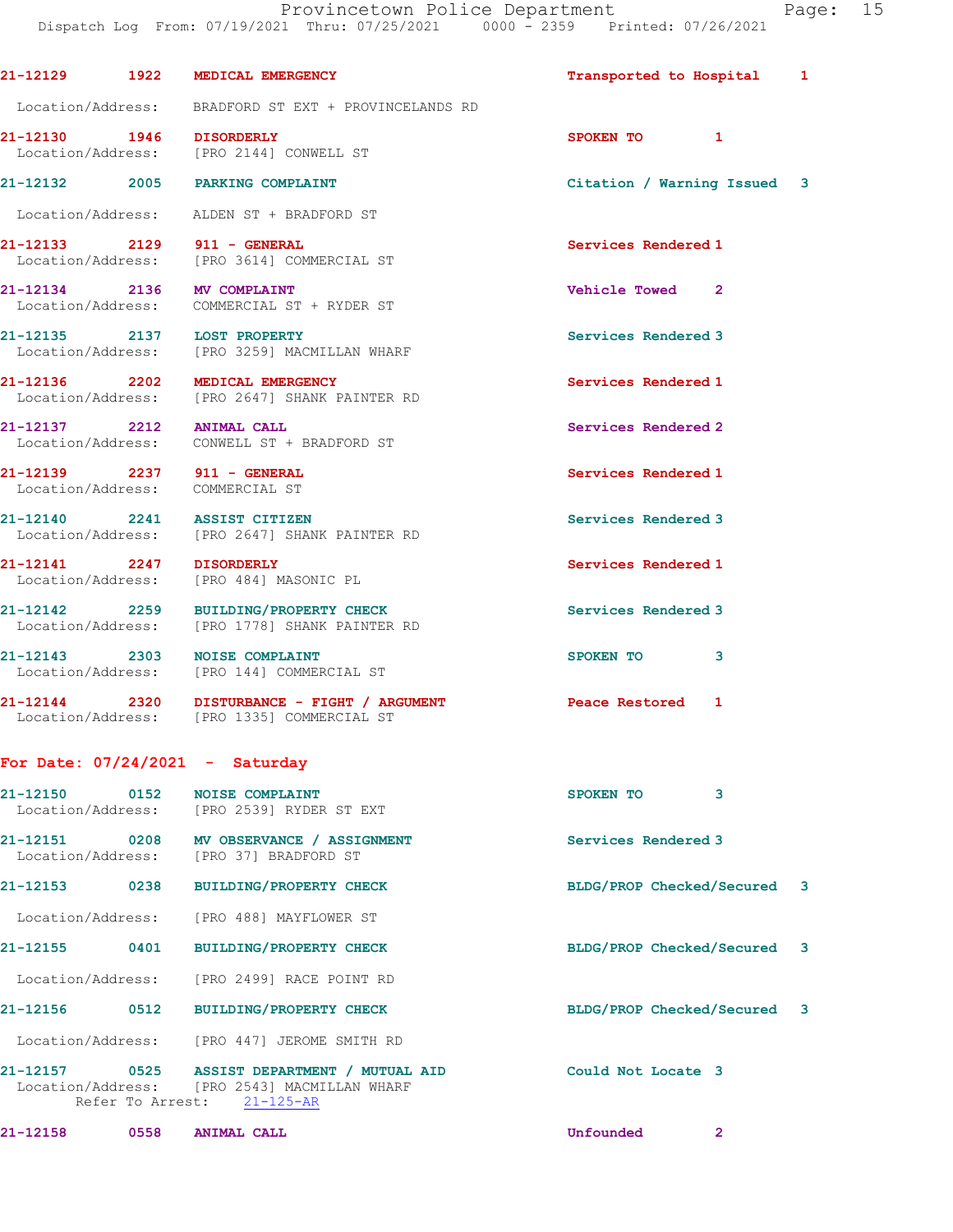|                                                                      | Provincetown Police Department<br>Dispatch Log From: 07/19/2021 Thru: 07/25/2021 0000 - 2359 Printed: 07/26/2021 | Page:                            | 16 |
|----------------------------------------------------------------------|------------------------------------------------------------------------------------------------------------------|----------------------------------|----|
|                                                                      | Location/Address: [PRO 2500] COMMERCIAL ST                                                                       |                                  |    |
|                                                                      | 21-12159 0618 SERVICE CALL - POLICE<br>Location/Address: [PRO 516] RACE POINT RD                                 | 5<br>Services Rendered 3         |    |
| 21-12160 0653 FOLLOW UP                                              | Location/Address: [PRO 2543] MACMILLAN WHARF<br>Refer To Arrest: 21-125-AR                                       | Arrest(s) Made 2                 |    |
| 21-12161 0736 PARKING COMPLAINT<br>Location/Address: RYDER ST        |                                                                                                                  | Services Rendered 3              |    |
| 21-12162 0809 HAZARDS<br>Location/Address: ROUTE 6 + CONWELL ST      |                                                                                                                  | <b>Unfounded</b><br>$\mathbf{2}$ |    |
|                                                                      | 21-12165 0940 HARASSMENT / THREATS<br>Location/Address: [PRO 2661] COMMERCIAL ST                                 | Peace Restored 2                 |    |
|                                                                      | 21-12166 0944 MV OBSERVANCE / ASSIGNMENT<br>Location/Address: [PRO 3430] COMMERCIAL ST                           | Services Rendered 3              |    |
| 21-12167 1022 HAZARDS<br>Location/Address: ROUTE 6 + CONWELL ST      |                                                                                                                  | Services Rendered 2              |    |
| 21-12169 1100 MEDICAL EMERGENCY                                      |                                                                                                                  | Transported to Hospital 1        |    |
| Location/Address: [PRO 3181] MEADOW RD<br>21-12170 1213 ALARM - FIRE | Location/Address: [PRO 2631] BAYBERRY AVE                                                                        | False Alarm 1                    |    |
| 21-12171 1313 ANIMAL CALL                                            | Location/Address: [PRO 542] SHANK PAINTER RD                                                                     | Services Rendered 2              |    |
|                                                                      | 21-12172 1336 LOST PROPERTY<br>Location/Address: [PRO 542] SHANK PAINTER RD                                      | Services Rendered 3              |    |
|                                                                      | 21-12173 1341 LOST PROPERTY<br>Location/Address: [PRO 542] SHANK PAINTER RD                                      | Services Rendered 3              |    |
|                                                                      | 21-12175 1444 BUILDING/PROPERTY CHECK                                                                            | BLDG/PROP Checked/Secured 3      |    |
|                                                                      | Location/Address: [PRO 519] RACE POINT RD                                                                        |                                  |    |
| 21-12176 1503 ASSIST CITIZEN                                         | Location/Address: [PRO 3205] HEATHER'S WAY                                                                       | SPOKEN TO<br>3                   |    |
| 21-12177 1524 911 - GENERAL                                          | Location/Address: [PRO 352] COMMERCIAL ST                                                                        | Services Rendered 1              |    |
| 21-12178 1539 LOST PROPERTY                                          | Location/Address: [PRO 3431] COMMERCIAL ST                                                                       | Services Rendered 3              |    |
| 21-12179 1545 GENERAL INFO<br>Location/Address: [PRO 31] BRADFORD ST |                                                                                                                  | Services Rendered 3              |    |
| 21-12180 1600 ASSIST CITIZEN<br>Location/Address: BRADFORD ST        |                                                                                                                  | Services Rendered 3              |    |
| 21-12181 1616 LOST PROPERTY                                          | Location/Address: CONWELL ST + BRADFORD ST                                                                       | Services Rendered 3              |    |
| 21-12182 1634 MEDICAL EMERGENCY                                      | Location/Address: [PRO 2647] SHANK PAINTER RD                                                                    | Services Rendered 1              |    |
| 21-12183 1642 PARKING COMPLAINT                                      | Location/Address: [PRO 2483] COMMERCIAL ST                                                                       | Services Rendered 3              |    |
| 21-12186 1719 MEDICAL EMERGENCY                                      |                                                                                                                  | Transported to Hospital 1        |    |
| Location/Address: [PRO 3222] ALDEN ST                                |                                                                                                                  |                                  |    |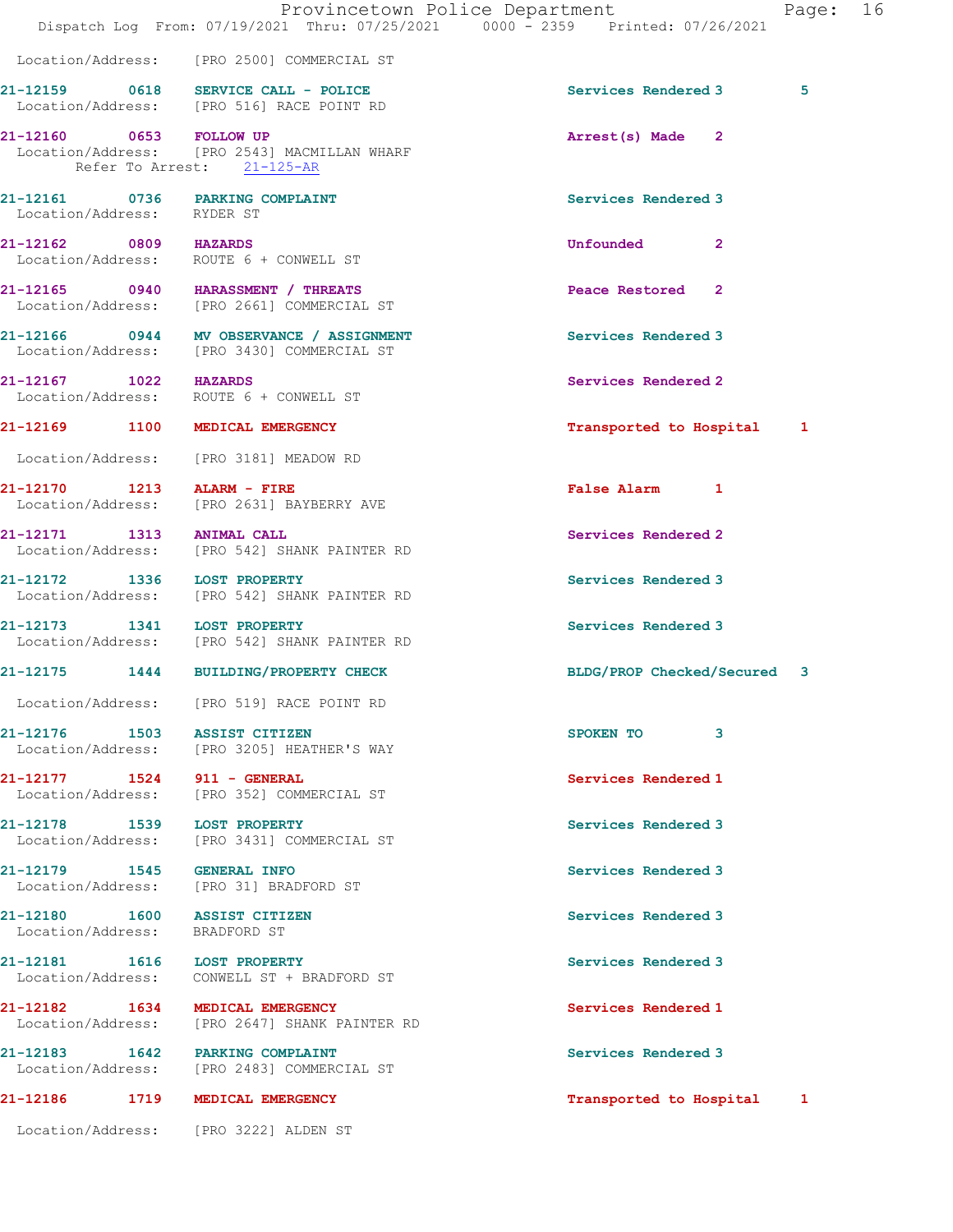| 21-12187 1730 ALARM - FIRE                                     | Location/Address: [PRO 425] COURT ST                                                                  | <b>False Alarm</b><br>1    |  |
|----------------------------------------------------------------|-------------------------------------------------------------------------------------------------------|----------------------------|--|
|                                                                | 21-12189 1824 DISTURBANCE - FIGHT / ARGUMENT<br>Location/Address: [PRO 221] COMMERCIAL ST             | SPOKEN TO<br>1             |  |
| 21-12190 1912 911 - GENERAL                                    | Location/Address: ROUTE 6 + HOWLAND ST                                                                | Services Rendered 1        |  |
| 21-12191    1924    911 - GENERAL                              |                                                                                                       | Referred to Other Agency 1 |  |
|                                                                | Location/Address: [PRO 2499] RACE POINT RD                                                            |                            |  |
| 21-12192 1926                                                  | 911 - GENERAL<br>Location/Address: [PRO 2045] BAYBERRY AVE                                            | Services Rendered 1        |  |
| 21-12193 1936 ASSIST CITIZEN                                   |                                                                                                       | Referred to Other Agency 3 |  |
|                                                                | Location/Address: [PRO 2647] SHANK PAINTER RD                                                         |                            |  |
|                                                                | 21-12194 1941 MV OBSERVANCE / ASSIGNMENT<br>Location/Address: [PRO 3440] ROUTE 6                      | Services Rendered 3        |  |
| 21-12195 1947                                                  | MEDICAL EMERGENCY                                                                                     | Transported to Hospital 1  |  |
| Location/Address:                                              | [PRO 2647] SHANK PAINTER RD                                                                           |                            |  |
| 21-12196 2009<br>Location/Address:                             | COMPLAINT - GENERAL<br>[PRO 444] HIGH POLE HILL                                                       | SPOKEN TO<br>3             |  |
|                                                                | 21-12197 2016 BUILDING/PROPERTY CHECK<br>Location/Address: [PRO 539] SHANK PAINTER RD                 | Services Rendered 3        |  |
|                                                                | 21-12199 2031 HARASSMENT / THREATS<br>Services Rendered 2<br>Location/Address: [PRO 3494] BRADFORD ST |                            |  |
| 21-12200 2049 FOLLOW UP                                        | Services Rendered 2<br>Location/Address: [PRO 542] SHANK PAINTER RD                                   |                            |  |
|                                                                | 21-12202 2056 MEDICAL EMERGENCY                                                                       | Transported to Hospital 1  |  |
|                                                                | Location/Address: [PRO 329] COMMERCIAL ST                                                             |                            |  |
| 21-12204 2119                                                  | <b>BUILDING/PROPERTY CHECK</b><br>Location/Address: [PRO 106] COMMERCIAL ST                           | Services Rendered 3        |  |
| 21-12205 2131 MV STOP                                          | Location/Address: STANDISH ST + COMMERCIAL ST                                                         | <b>VERBAL WARNING</b><br>3 |  |
| 21-12206 2141 911 - GENERAL                                    | Location/Address: [PRO 3430] COMMERCIAL ST                                                            | Services Rendered 1        |  |
|                                                                | 21-12207 2143 MEDICAL EMERGENCY<br>Location/Address: [PRO 1559] CONANT ST                             | Services Rendered 1        |  |
|                                                                | 21-12208 2157 DISTURBANCE - FIGHT / ARGUMENT<br>Location/Address: [PRO 3430] COMMERCIAL ST            | SPOKEN TO<br>1             |  |
| 21-12209 2203 MV STOP                                          | Location/Address: ROUTE 6 + CONWELL ST                                                                | <b>VERBAL WARNING</b><br>3 |  |
| 21-12210 2219 911 - GENERAL<br>Location/Address: COMMERCIAL ST |                                                                                                       | Services Rendered 1        |  |
| 21-12211 2230 MV STOP                                          | Location/Address: ROUTE 6 + HOWLAND ST                                                                | <b>VERBAL WARNING</b><br>3 |  |
| 21-12213 2233 ANIMAL CALL                                      | Location/Address: [PRO 707] BAYBERRY AVE                                                              | Services Rendered 2        |  |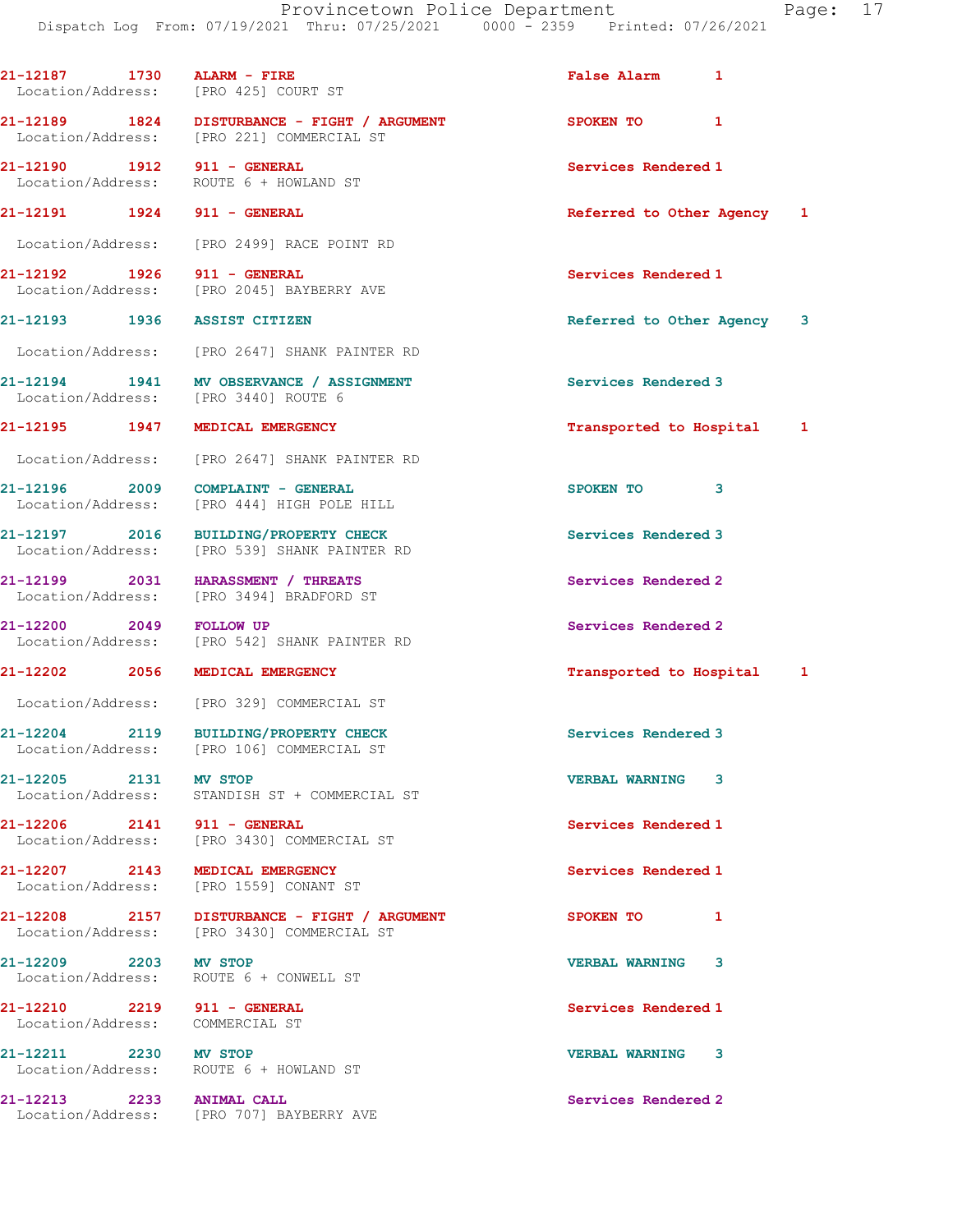|                                    |      | Provincetown Police Department<br>Dispatch Log From: 07/19/2021 Thru: 07/25/2021 0000 - 2359 Printed: 07/26/2021 |                             |                | Page: 18 |  |
|------------------------------------|------|------------------------------------------------------------------------------------------------------------------|-----------------------------|----------------|----------|--|
| 21-12214 2244 DISORDERLY           |      | Location/Address: [PRO 3443] COMMERCIAL ST                                                                       | Peace Restored 1            |                |          |  |
| 21-12215 2254 DISORDERLY           |      | Location/Address: [PRO 272] COMMERCIAL ST<br>Refer To Arrest: 21-126-AR                                          | Arrest(s) Made 1            |                |          |  |
|                                    |      | 21-12216 2355 BUILDING/PROPERTY CHECK<br>Location/Address: [PRO 3430] COMMERCIAL ST                              | Services Rendered 3         |                |          |  |
| For Date: $07/25/2021$ - Sunday    |      |                                                                                                                  |                             |                |          |  |
|                                    |      | 21-12217 0021 MV OBSERVANCE / ASSIGNMENT<br>Location/Address: [PRO 413] CONWELL ST                               | Services Rendered 3         |                |          |  |
| 21-12219 0040 DISORDERLY           |      | Location/Address: [PRO 840] COMMERCIAL ST                                                                        | Could Not Locate 1          |                |          |  |
| 21-12220 0059 MV STOP              |      | Location/Address: [PRO 3430] COMMERCIAL ST                                                                       | <b>VERBAL WARNING 3</b>     |                |          |  |
|                                    |      | 21-12223 0141 MV OBSERVANCE / ASSIGNMENT<br>Location/Address: BRADFORD ST + HIGH POLE HILL                       | Services Rendered 3         |                |          |  |
|                                    |      | 21-12224 0151 BUILDING/PROPERTY CHECK                                                                            | BLDG/PROP Checked/Secured 3 |                |          |  |
|                                    |      | Location/Address: [PRO 3033] COMMERCIAL ST                                                                       |                             |                |          |  |
|                                    |      | 21-12225 0232 BUILDING/PROPERTY CHECK                                                                            | BLDG/PROP Checked/Secured 3 |                |          |  |
|                                    |      | Location/Address: [PRO 440] HARRY KEMP WAY                                                                       |                             |                |          |  |
|                                    |      | 21-12227 0316 MV OBSERVANCE / ASSIGNMENT<br>Location/Address: ROUTE 6 + CONWELL ST                               | Services Rendered 3         |                |          |  |
|                                    |      | 21-12228 0324 BUILDING/PROPERTY CHECK                                                                            | BLDG/PROP Checked/Secured 3 |                |          |  |
|                                    |      | Location/Address: [PRO 530] SHANK PAINTER RD                                                                     |                             |                |          |  |
|                                    |      | 21-12229 0331 BUILDING/PROPERTY CHECK<br>Location/Address: [PRO 2490] PROVINCELANDS RD                           | Services Rendered 3         |                |          |  |
| 21-12230 0343                      |      | SUSPICIOUS ACTIVITY<br>Location/Address: [PRO 2490] PROVINCELANDS RD                                             | SPOKEN TO                   | $\overline{2}$ |          |  |
| 21-12231 0351                      |      | <b>BUILDING/PROPERTY CHECK</b>                                                                                   | BLDG/PROP Checked/Secured   |                | 3        |  |
| Location/Address:                  |      | [PRO 2540] RACE POINT RD                                                                                         |                             |                |          |  |
| 21-12232 0354                      |      | <b>BUILDING/PROPERTY CHECK</b>                                                                                   | BLDG/PROP Checked/Secured 3 |                |          |  |
| Location/Address:                  |      | [PRO 516] RACE POINT RD                                                                                          |                             |                |          |  |
| 21-12233 0357<br>Location/Address: |      | SUSPICIOUS ACTIVITY<br>[PRO 2499] RACE POINT RD                                                                  | SPOKEN TO                   | 2              |          |  |
| 21-12234 0446<br>Location/Address: |      | <b>BUILDING/PROPERTY CHECK</b><br>[PRO 3259] MACMILLAN WHARF                                                     | Services Rendered 3         |                |          |  |
| 21-12235                           | 0448 | <b>BUILDING/PROPERTY CHECK</b>                                                                                   | BLDG/PROP Checked/Secured 3 |                |          |  |
| Location/Address:                  |      | [PRO 379] COMMERCIAL ST                                                                                          |                             |                |          |  |
| 21-12237 0555                      |      | MEDICAL EMERGENCY                                                                                                | Transported to Hospital     |                | 1        |  |
| Location/Address:                  |      | [PRO 2977] COMMERCIAL ST                                                                                         |                             |                |          |  |
| 21-12238 0633<br>Location/Address: |      | ALARM - GENERAL<br>[PRO 1778] SHANK PAINTER RD                                                                   | False Alarm 1               |                |          |  |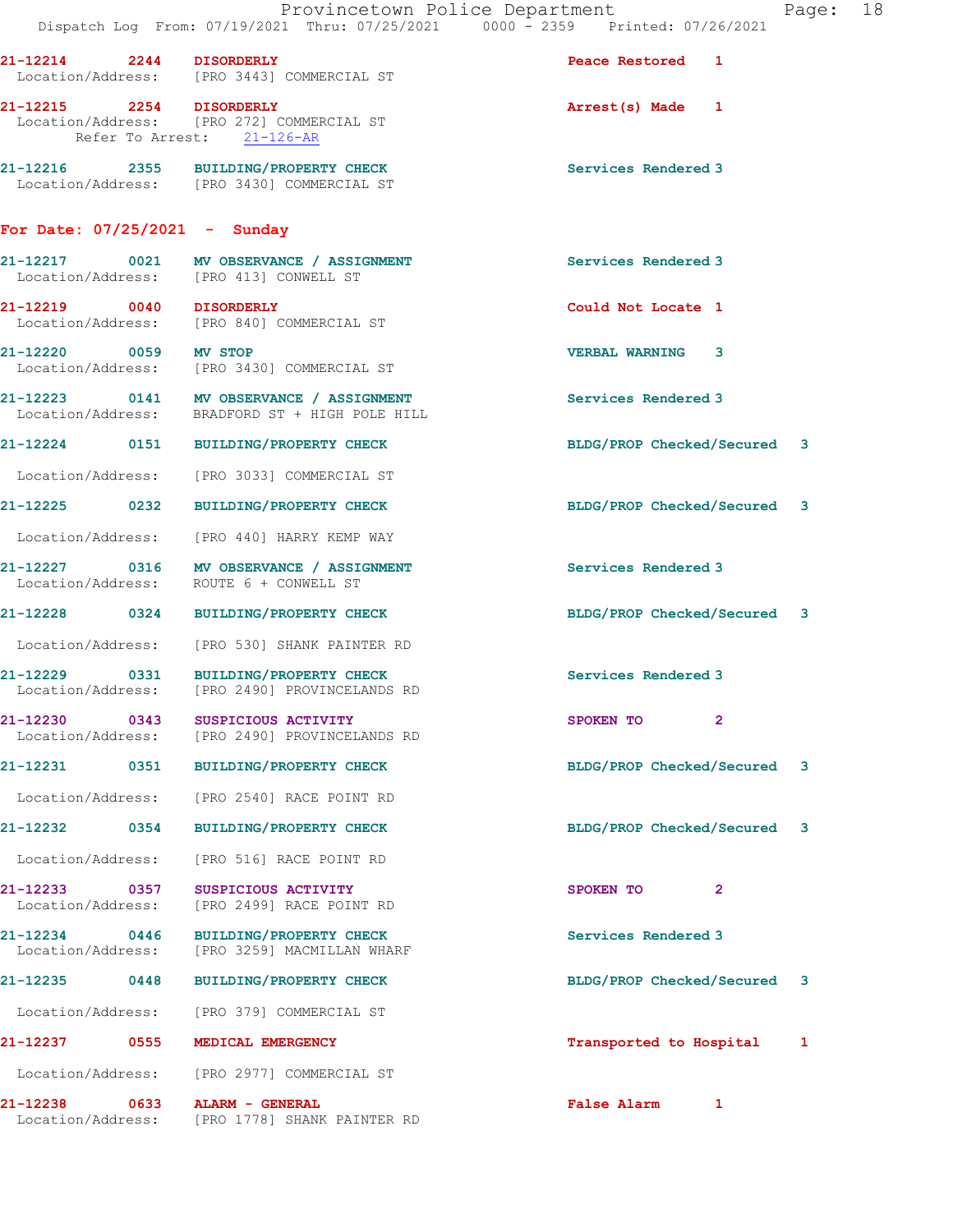|                             |      | DISPACCH DOG TIOM. 0771972021 INIU. 0772072021<br><b>boot</b>                    |                             |   |
|-----------------------------|------|----------------------------------------------------------------------------------|-----------------------------|---|
| 21-12239 0639               |      | BUILDING/PROPERTY CHECK                                                          | BLDG/PROP Checked/Secured   | 3 |
|                             |      | Location/Address: [PRO 1646] WINSLOW ST                                          |                             |   |
| 21-12240 0652               |      | PARK, WALK & TALK<br>Location/Address: [PRO 94] BRADFORD ST                      | Services Rendered 3         |   |
| 21-12241 0711               |      | SERVICE CALL - POLICE<br>Location/Address: [PRO 516] RACE POINT RD               | Services Rendered 3         |   |
| 21-12242 0755               |      | <b>LOST PROPERTY</b><br>Location/Address: [PRO 3431] COMMERCIAL ST               | Services Rendered 3         |   |
|                             |      | 21-12244 0809 BUILDING/PROPERTY CHECK                                            | BLDG/PROP Checked/Secured 3 |   |
|                             |      | Location/Address: [PRO 2977] COMMERCIAL ST                                       |                             |   |
| 21-12245 0819               |      | <b>BUILDING/PROPERTY CHECK</b><br>Location/Address: [PRO 3259] MACMILLAN WHARF   | Services Rendered 3         |   |
|                             |      | 21-12246 0853 MV OBSERVANCE / ASSIGNMENT<br>Location/Address: ROUTE 6 + SNAIL RD | Services Rendered 3         |   |
|                             |      | 21-12247 0910 LOST PROPERTY<br>Location/Address: [PRO 542] SHANK PAINTER RD      | Services Rendered 3         |   |
| 21-12248 0923 MV STOP       |      |                                                                                  | Citation / Warning Issued 3 |   |
|                             |      | Location/Address: RACE POINT RD + ROUTE 6                                        |                             |   |
|                             |      | 21-12249 0934 BUILDING/PROPERTY CHECK                                            | BLDG/PROP Checked/Secured   | 3 |
|                             |      | Location/Address: [PRO 2540] RACE POINT RD                                       |                             |   |
| 21-12251 0945               |      | <b>BIKE - GENERAL</b><br>Location/Address: [PRO 835] COMMERCIAL ST               | Removed Hazard 2            |   |
| 21-12252 0945               |      | <b>BUILDING/PROPERTY CHECK</b>                                                   | BLDG/PROP Checked/Secured 3 |   |
| Location/Address:           |      | [PRO 2483] COMMERCIAL ST                                                         |                             |   |
| 21-12253 1005               |      | <b>BUILDING/PROPERTY CHECK</b><br>Location/Address: [PRO 106] COMMERCIAL ST      | Services Rendered 3         |   |
| 21-12254                    | 1009 | MV COMPLAINT<br>Location/Address: [PRO 840] COMMERCIAL ST                        | Investigated 2              |   |
| 21-12255 1129               |      | <b>LOST PROPERTY</b><br>Location/Address: [PRO 542] SHANK PAINTER RD             | Services Rendered 3         |   |
| 21-12256 1221               |      | LARCENY / FORGERY / FRAUD<br>Location/Address: [PRO 320] COMMERCIAL ST           | Services Rendered 2         |   |
| 21-12257 1318               |      | <b>MISSING PERSON</b><br>Location/Address: [PRO 3431] COMMERCIAL ST              | Services Rendered 1         |   |
| 21-12258 1353 LOST PROPERTY |      | Location/Address: [PRO 542] SHANK PAINTER RD                                     | Services Rendered 3         |   |
| 21-12259 1504               |      | MEDICAL EMERGENCY                                                                | No Action Required          | 1 |
| Location/Address:           |      | [PRO 1559] CONANT ST                                                             |                             |   |
| 21-12261 1545               |      | LOST PROPERTY<br>Location/Address: [PRO 542] SHANK PAINTER RD                    | Services Rendered 3         |   |
| 21-12262 1552               |      | MV OBSERVANCE / ASSIGNMENT<br>Location/Address: [PRO 3440] ROUTE 6               | Services Rendered 3         |   |
| 21-12263 1627               |      | <b>BUILDING/PROPERTY CHECK</b><br>Location/Address: [PRO 3121] COMMERCIAL ST     | Services Rendered 3         |   |
|                             |      |                                                                                  |                             |   |